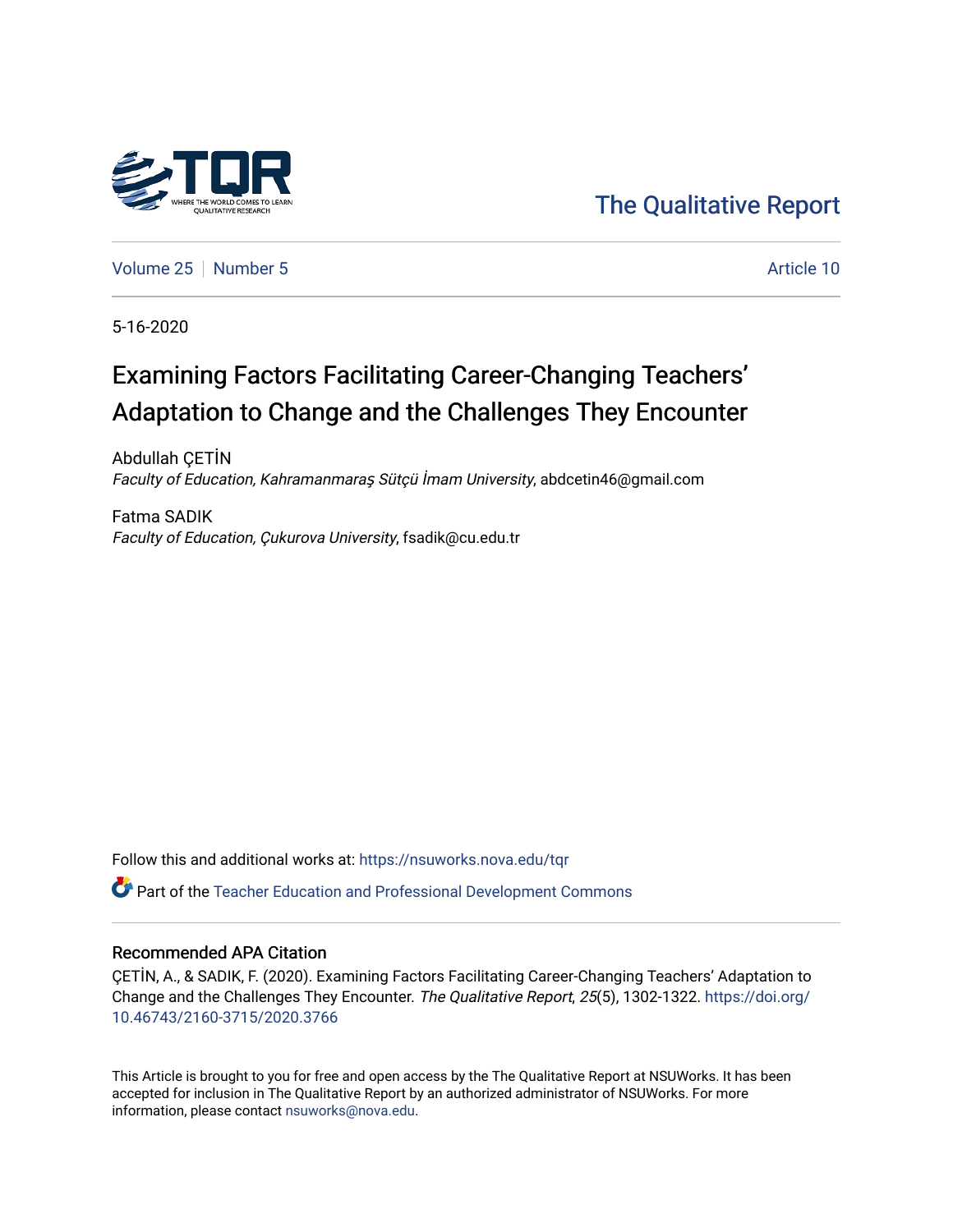# **Qualitative Research Graduate Certificate** Indulge in Culture Exclusively Online . 18 Credits

**LEARN MORE** 

### Examining Factors Facilitating Career-Changing Teachers' Adaptation to Change and the Challenges They Encounter

#### Abstract

The present case study was designed to examine factors that facilitate the adaptation process of science teachers who were appointed or transferred to state schools, the challenges they encountered, and how they coped with these challenges. It was carried out with the participation of six science teachers (three males, three females) working at state middle schools in Turkey. The data were gathered through interviews with the teachers and analyzed through content analysis using the NVivo program. The research results reveal that the prominent factors that facilitate teachers' adaptation to school environments are their professional love, interest in students, effective communication, self-confidence, and empathy. It is also revealed that they encounter challenges with regard to teaching processes and teaching programs (e.g., incompetence in using instructional methods and techniques within the framework of the constructivist approach), the legislation/regulations by the Ministry of National Education (MoNE; e.g., extensive paperwork), school environment (e.g., physical inadequacies of the school), and discipline (e.g., establishing and maintaining classroom management). Finally, the findings indicate that teachers endeavor to overcome these challenges through cooperation with school administrators, colleagues, guidance counselors, and close relatives, and by accessing the needed information on the Internet (e.g., downloading annual and weekly plans).

#### Keywords

Change, Adaptation, Sciences, Teacher Training, Case Study

#### Creative Commons License



This work is licensed under a [Creative Commons Attribution-Noncommercial-Share Alike 4.0 International](https://creativecommons.org/licenses/by-nc-sa/4.0/)  [License](https://creativecommons.org/licenses/by-nc-sa/4.0/).

#### Acknowledgements

This particular study has been generated from an unpublished doctoral dissertation entitled "A case study on primary school science teachers appointed to public schools from private teaching institutions" (Thesis Number 485620), submitted to Çukurova University, Turkey.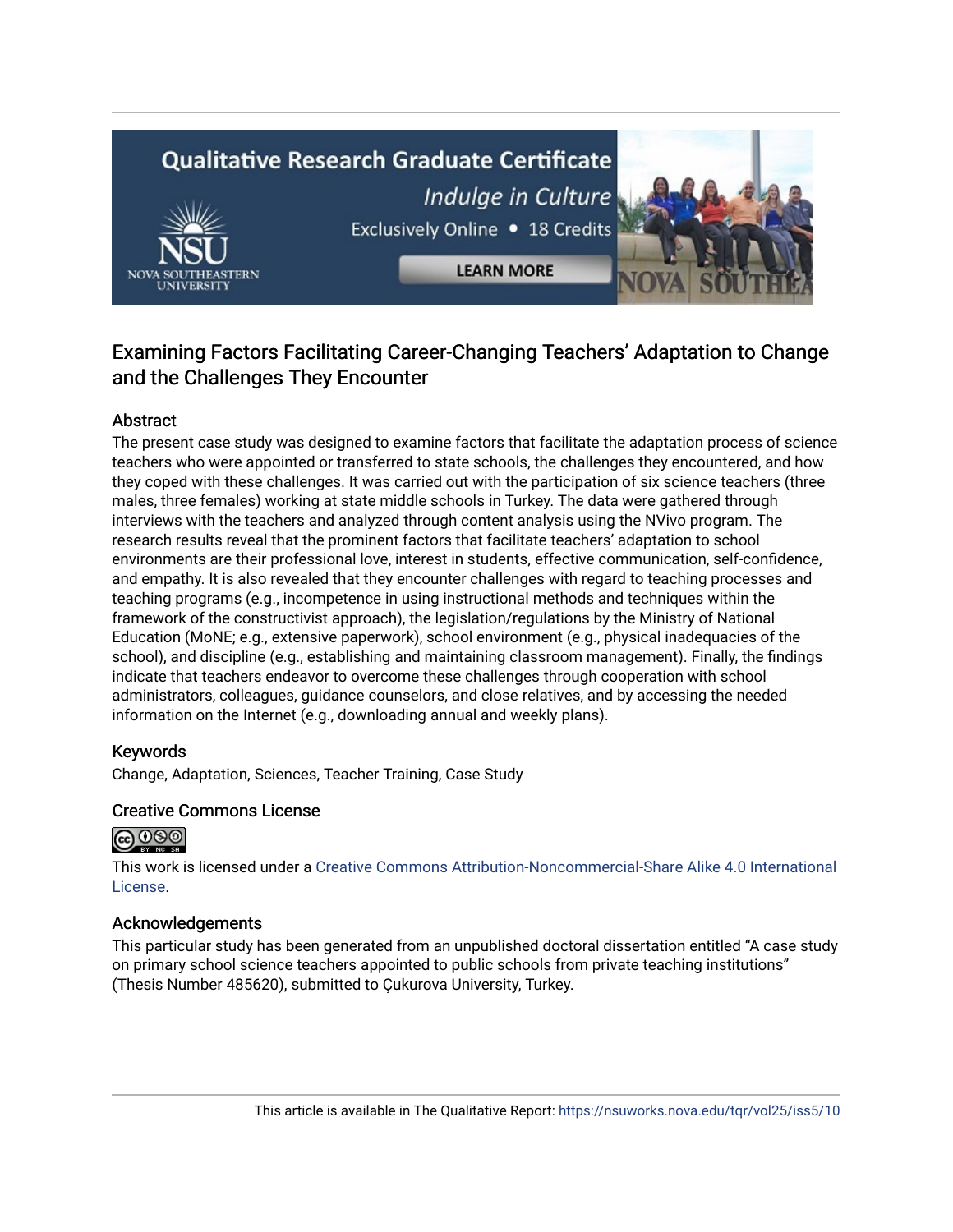

## **Examining Factors Facilitating Career-Changing Teachers' Adaptation to Change and the Challenges They Encounter**

Abdullah Çetin Faculty of Education, Kahramanmaraş Sütçü İmam University, Turkey

> Fatma Sadik Faculty of Education, Çukurova University, Turkey

*The present case study was designed to examine factors that facilitate the adaptation process of science teachers who were appointed or transferred to state schools, the challenges they encountered, and how they coped with these challenges. It was carried out with the participation of six science teachers (three males, three females) working at state middle schools in Turkey. The data were gathered through interviews with the teachers and analyzed through content analysis using the NVivo program. The research results reveal that the prominent factors that facilitate teachers' adaptation to school environments are their professional love, interest in students, effective communication, selfconfidence, and empathy. It is also revealed that they encounter challenges with regard to teaching processes and teaching programs (e.g., incompetence in using instructional methods and techniques within the framework of the constructivist approach), the legislation/regulations by the Ministry of National Education (MoNE; e.g., extensive paperwork), school environment (e.g., physical inadequacies of the school), and discipline (e.g., establishing and maintaining classroom management). Finally, the findings indicate that teachers endeavor to overcome these challenges through cooperation with school administrators, colleagues, guidance counselors, and close relatives, and by accessing the needed information on the Internet (e.g., downloading annual and weekly plans). Keywords: Change, Adaptation, Sciences, Teacher Training, Case Study*

#### **Introduction**

Concepts of change and adaptation to change are amongst the most significant agenda items for all societies today (Canlı, Demirtaş & Özer, 2015; Uyar, 2010). Educational institutions are at the forefront of establishments that constantly feel the need for change (Caena, 2014; Genç & Erayman, 2007), as the futures of societies largely depend on their ability to lead and adapt to changes that happen at a highspeed (Tuncer, 2011). They are also supposed to make changes that will enable the development and progress of societies by training qualified individuals in various disciplines. This may only be possible through changes in educational systems (Caena, 2014). Educational change refers to a change in structure, form or functioning of an educational situation or system with the aim of improvement (Dean, 1993, cited in Sarafidou & Nikolaidis, 2009). Along with worldwide developments, the Turkish Education System has been introducing frequent change initiatives since the last quarter of the  $20<sup>th</sup>$  century in order to be able to respond to and keep up with the scientific and technological developments around the world (Kondakçı, Zayim & Çalışkan, 2010). Some of the initiatives driven by the internal environment are related to programs in teacher-training departments, entrance requirements of students to universities, primary and secondary school programs, and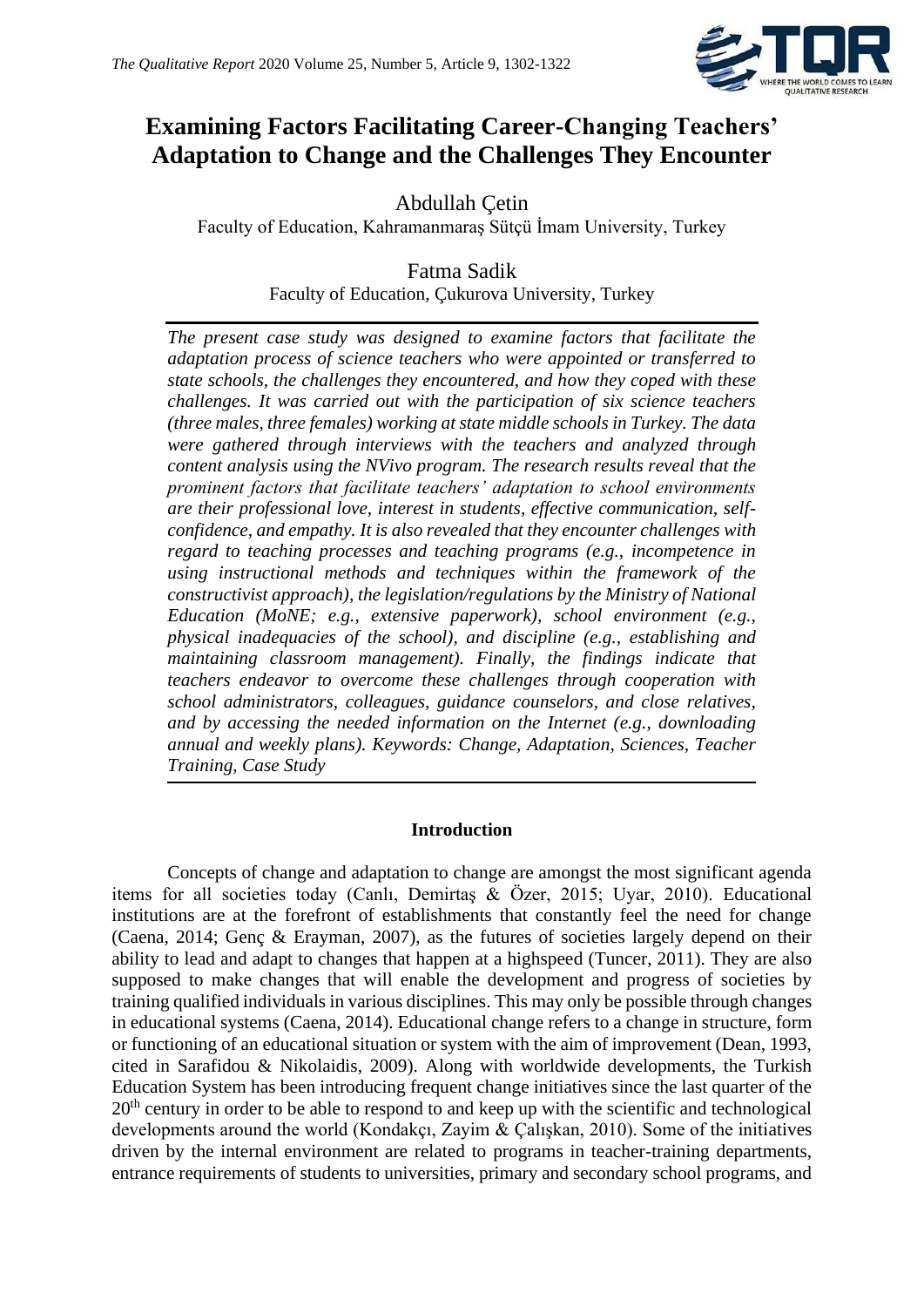school management (Helvacı, 2010). There have also been various changes in the use of computer technology in the e-school system (a database that includes information about students, such as registration, graduation, courses, exam results, and absenteeism in school), the development of teacher career systems and competencies, student guidance services (Kondakçı et al., 2010), schooling age, compulsory education period, and teacher appointment criteria, as well as strengthening of the physical and technological infrastructures of schools.

With the changes in the form of restructuring, education reform, reorganization or development, the aim is to increase the quality of education and to improve the quality of modern life. However, the existing literature reports that the expected level of success from these changes is well below the desired level (Canlı et al., 2015; Güçlü, Yılmaz & Demirçelik, 2014). Erdoğan (2015) attributes the failure in achieving the expected success of the changes/initiatives in Turkey to the lack of knowledge and experience in management of the educational changes and the top-down processes initiated by the Ministry of National Education, which disregard regional differences and other stakeholders' opinions during the decision-making process. Güçlü et al. (2014), on the other hand, attribute this to the ministerial mismanagement of the changes in Turkey, inadequate change-driven practices, inadequate infrastructure, and existing problems and other problems that may arise during the period of change being overlooked.

In-service teachers are likely to be faced with innovations and changes in many areas, such as professional development, curricula, learning methods and techniques, evaluation processes, use of materials and technology, and classroom management, along with those they encounter during the inter-institutional and interdisciplinary transition and the initial appointment. All these make the teaching profession a complex profession with a constantly changing and dynamic pattern (Kardos, Johnson, Peske, Kauffman, & Liu, 2001; Menon, 2012; Wang, Odell & Schwille, 2008), and make it essential to train teachers in the required teacher qualifications (Gökçek, 2008; Töremen, 2002) since adaptation to change is rather difficult and requires systematic and constant effort (Çınar, 2005; Tuncer, 2011).Thus, the functionality of the change process is usually hampered by such factors as inadequate knowledge and experience in change management, unprecedented continuous and rapid changes (Toffler & Toffler, 1996; Yalçın, Seçkin & Demirel, 2009), introducing sudden changes in education in order to keep up with the developments around the world, leaving the initiative only to certain units of the Ministry of National Education (MoNE) and disregarding the regional differences during the decision-making process, lack of a change strategy, disruptions in teaching practice, and inadequate adoption of the mandated changes by the teachers. Initiatives of change that teachers repudiate and resist are doomed to fail (Çınar, 2005). Resistance to change may arise from teachers' attempts to protect their habits (Tuncer, 2011), the possibility of the loss of social status, increasing workload, fear of economic loss and supervision, lack of knowledge, fear of failure, feelings of incompetence, and unawareness of what to do (Töremen, 2002). The realization of change by the teachers is possible by identifying the existing situation in a realistic manner and implementation of a well-planned in-service teacher-training program (Helvacı, 2010). Given the inverse relationship between resistance to change and change adaptation, teachers' adaptation to changing processes may be achieved more quickly and easily by reducing their resistance to change. Therefore, it is of utmost importance to conduct research to take measures to reduce the resistance, to facilitate teachers' adaptation processes and to improve their professional development.

One of the recent changes in the Turkish education system is the abolishment of "cram schools," which offered private supplemental education to students who were going to take nationwide entrance exams to further their education in certain institutions (decision published in the Official Gazette dated 14.03.2014 and numbered 28941). Based on the related law, some of them were directly abandoned, while others were gradually converted into exam-centered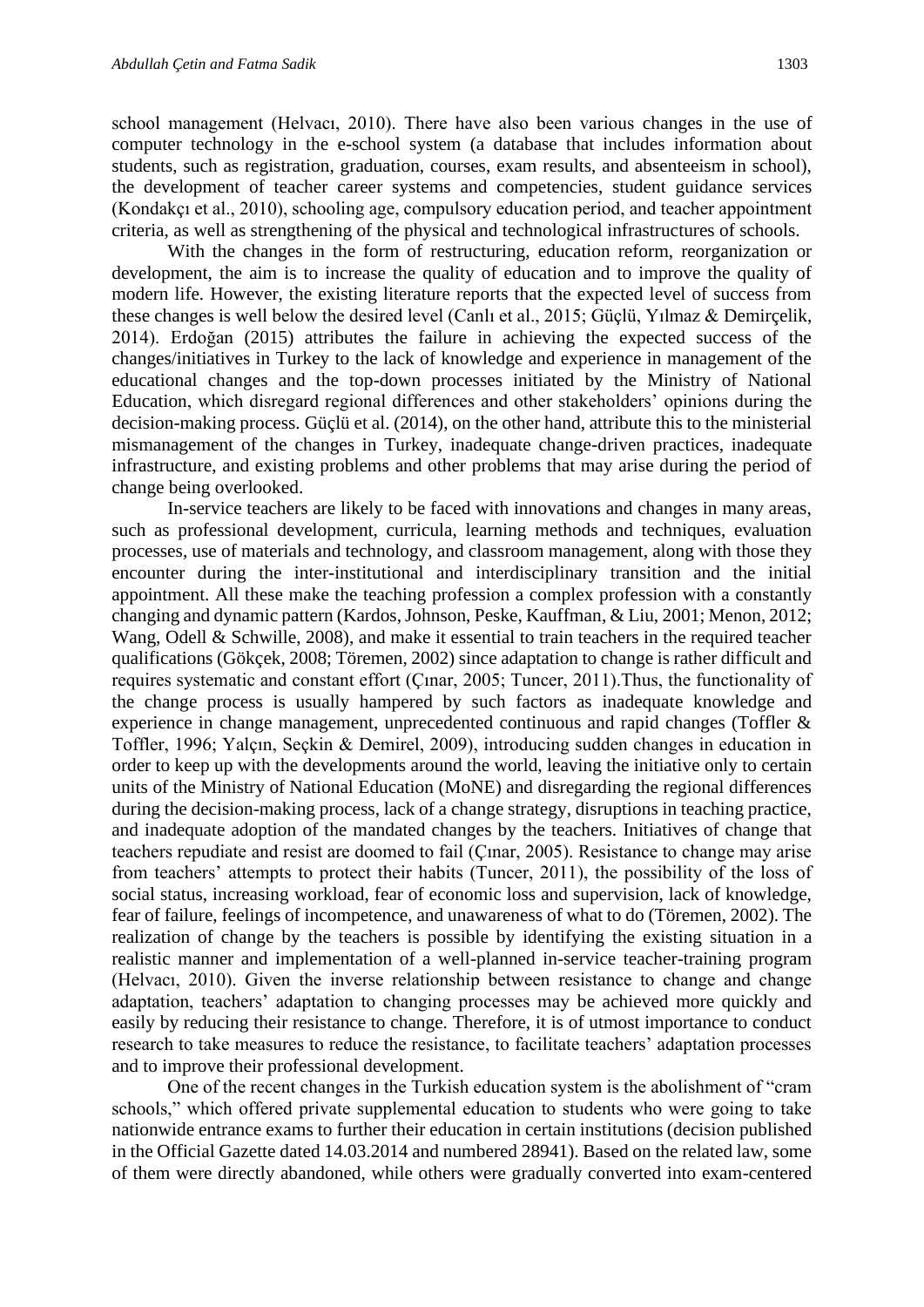private schools. In this process, tens of thousands of teachers working at cram schools started to work at different institutions, especially in private schools. Subsequently, on October 10, 2016, more than 5000 of those teachers were assigned to state schools as contracted teachers of different branches. It is noteworthy that cram schools significantly differed from state schools in their teaching philosophy, function, management, supervision, course content, teaching methods and techniques, measurement and evaluation procedures, infrastructure, student profile, parental expectations, technology use, price policies, etc. Undoubtedly, teachers who have already been working at state schools are also confronted with some of these changes (e.g., teaching methods and techniques, classroom size, etc.); nevertheless, it is difficult for teachers to change their attitudes and habits (Taş, 2009). To the best of the researchers' knowledge, no research has been conducted on the adaptation process of those teachers who brought their previous teaching habits, attitudes and experiences they developed in the exam-centered cram schools to the state schools in which they began to work.

A review of the relevant literature shows that numerous studies have been carried out regarding teacher education and qualifications of prospective teachers, novice teachers and inservice teachers. However, these studies mostly focus on participants' views on pre-service and in-service training, material development, changes in curriculum, disciplinary problems, and job satisfaction (Balbağ & Karaer, 2016; Çıray, Küçükyılmaz, & Güven, 2015; Ünsal & Bağçeci, 2016). A limited number of studies on change and change processes are mostly related to the concept of change, organizational change, leadership and the duties of leaders in this process, and changes in the education system (Canlı et al., 2015; Güçlü et al., 2014). The review of existing literature shows that a limited number of studies have investigated the problems faced by novice teachers (Tuncer, 2013; Yılmaz & Tepebaşı, 2011) and the process of inservice teachers' adaptation to the renewed teaching programs in Turkey in 2005 (Gökçek, 2008).

Every event in nature is directly related to science (Yangın & Sidekli, 2014), which plays a significant role in the future of societies (European Commission, 2015; Kola, 2013; Kurtuluş & Çavdar, 2011). People interpret events in nature with the principles of science and they adapt to environmental change and development by using the knowledge and skills gained in science education (Günes & Karasah, 2016). In addition, various studies suggest that the science curricula are revised more frequently than other school curricula primarily due to the changes in the universe and the scientific body of knowledge related to these changes (Kurtuluş & Çavdar, 2010). For instance, Turkey witnessed "hurricanes" a couple of years ago for the first time in its history. So, the science teaching program was re-designed to introduce that it has become a country where hurricanes could occur. Therefore, adaptation to innovation is more commonly faced by science teachers than other teachers (Çetin & Yoğurtçu, 2015; Yılmaz, Soğukçeşme, Ayhan, Tuncay, Sancar, & Deniz, 2014). Keeping these reasons in mind, and to bridge the aforementioned research gap, the present case study was conducted to examine factors that facilitate the adaptation process of science teachers who were appointed or transferred to state schools, the challenges they encountered, and their coping strategies in relation to these challenges. Based on the research objective, the following research questions were posed:

- 1. What are the factors that facilitate the adjustment process to the school environment of science teachers who are appointed to state schools?
- 2. What challenges do they encounter in the school environment?
- 3. How do they cope with these challenges?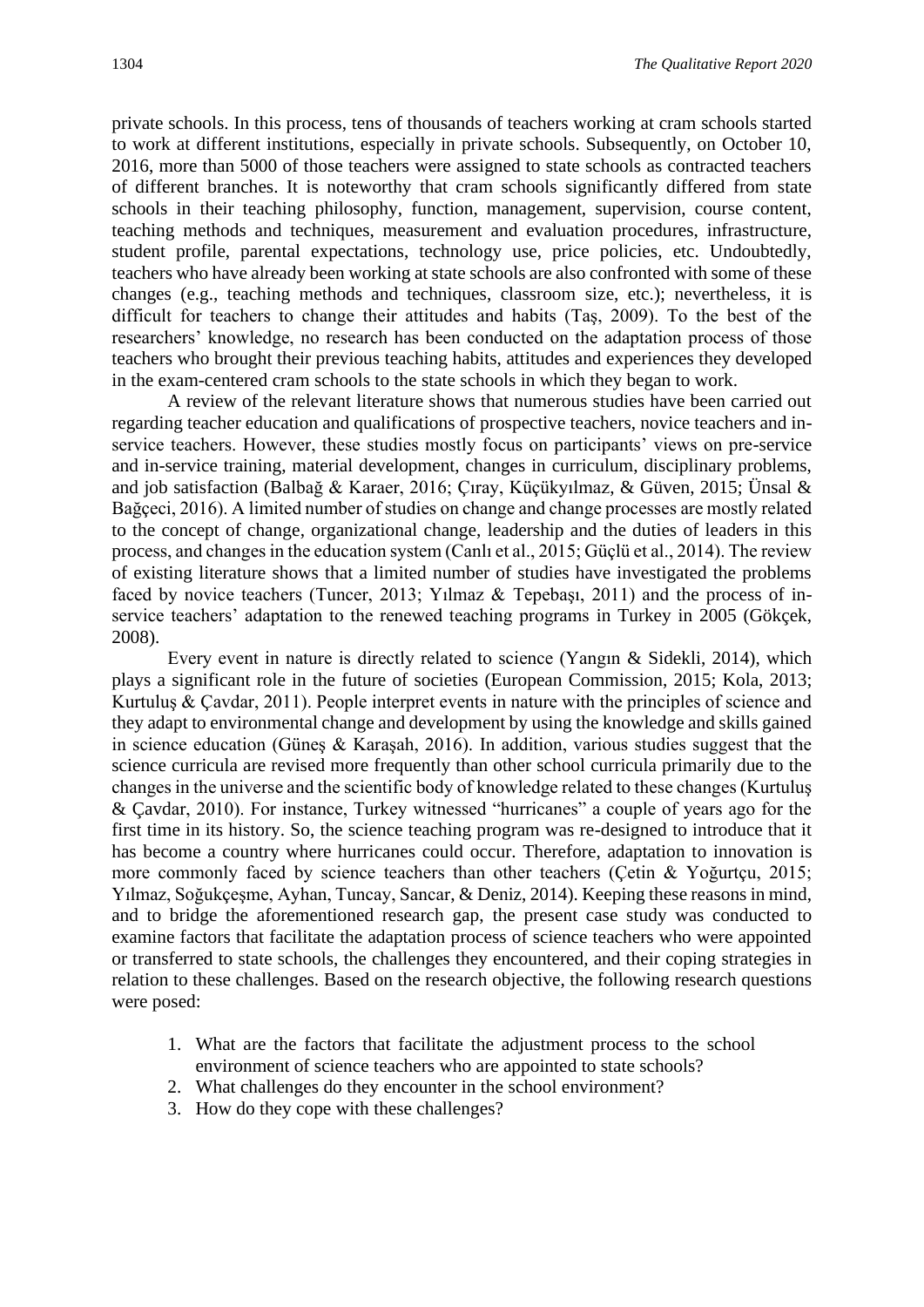#### **Method**

#### **Research Model**

This particular research was produced from a doctoral dissertation that was designed as a case study with the aim of revealing the factors that facilitate the adaptation process of science teachers who began to work at state middle schools in Turkey after having worked at testcentered cram schools, the challenges they encounter, and the strategies they use to overcome these challenges. A case study is a research design that clarifies a complicated social phenomenon (Yin, 2004) and is frequently preferred in applied disciplines such as education (Merriam, 2013). These are studies that require an in-depth data collection procedure about a given topic by using multiple sources of information, such as questionnaires, face-to-face interviews, audio-visual materials, documents, and reports (Merriam, 2013). Various methods and techniques, such as interviews, observations, self-assessment forms, SWOT analyses, document analyses, and control lists, were utilized in the doctoral dissertation; however, data for the present study were confined to those obtained through face-to-face interviews. Stake (2005), on the other hand, advocates that case studies could be conducted as internal, integrated, or instrumental depending on the research topic. Internal research design is initiated by the researcher's personal interest in such phenomena as a child, clinic or curriculum. In addition, it is not conducted to construct a theory or to understand a phenomenon. Integrated research, on the other hand, requires the investigation of multiple cases in order to account for a particular phenomenon, universe or case. Instrumental research is carried out to provide an understanding of a particular topic or to discuss a generalization. The case itself is of secondary significance since more significance is attached to the process. Hence, the instrumental research design was exclusively adopted in this study as it concentrated on the adaptation process of the science teachers who previously worked at the test-centered cram schools as they began to work in Turkish state middle schools. In other words, the focus was on what these teachers experienced during the adaptation process.

#### **Working Group**

The research was carried out with the participation of six science teachers working at state middle schools in the province of Kahramanmaraş, Turkey, during the 2015–2016 academic year. The criteria sampling method, which is one of the purposeful sampling methods, was used in the selection of the study group. Purposeful sampling is a method that allows for in-depth research by selecting rich situations in accordance with the purpose of the study (Patton, 2014). This research used certain criteria, such as being science teachers working at state middle schools during the 2015 and 2016 academic year and working at cram schools before being appointed to these schools by MoNE. The teachers who met these criteria were initially identified and invited to participate in our study. Most of them were not willing to participate due to the fact that it would be a long-term study that would require in-class observation and video-recording during classes. Therefore, the six teachers who accepted these research design commitments were included in this study. It is noteworthy that we decided to work with only four teachers at the beginning of our research but we added two more teachers along the way. These six teachers stayed with us throughout the project. For ethical reasons, codes T1–T6 were used instead of teachers' real names. Among the participants, three were male (T2, T3, T6) and three were female (T1, T4, T5). One of the teachers held a bachelor's degree in chemistry teaching (T2), while the others were graduates of science teaching. The teachers were not working at schools they were appointed to for the first time; in other words, they had worked at other schools prior to the current one. Their previous institutions were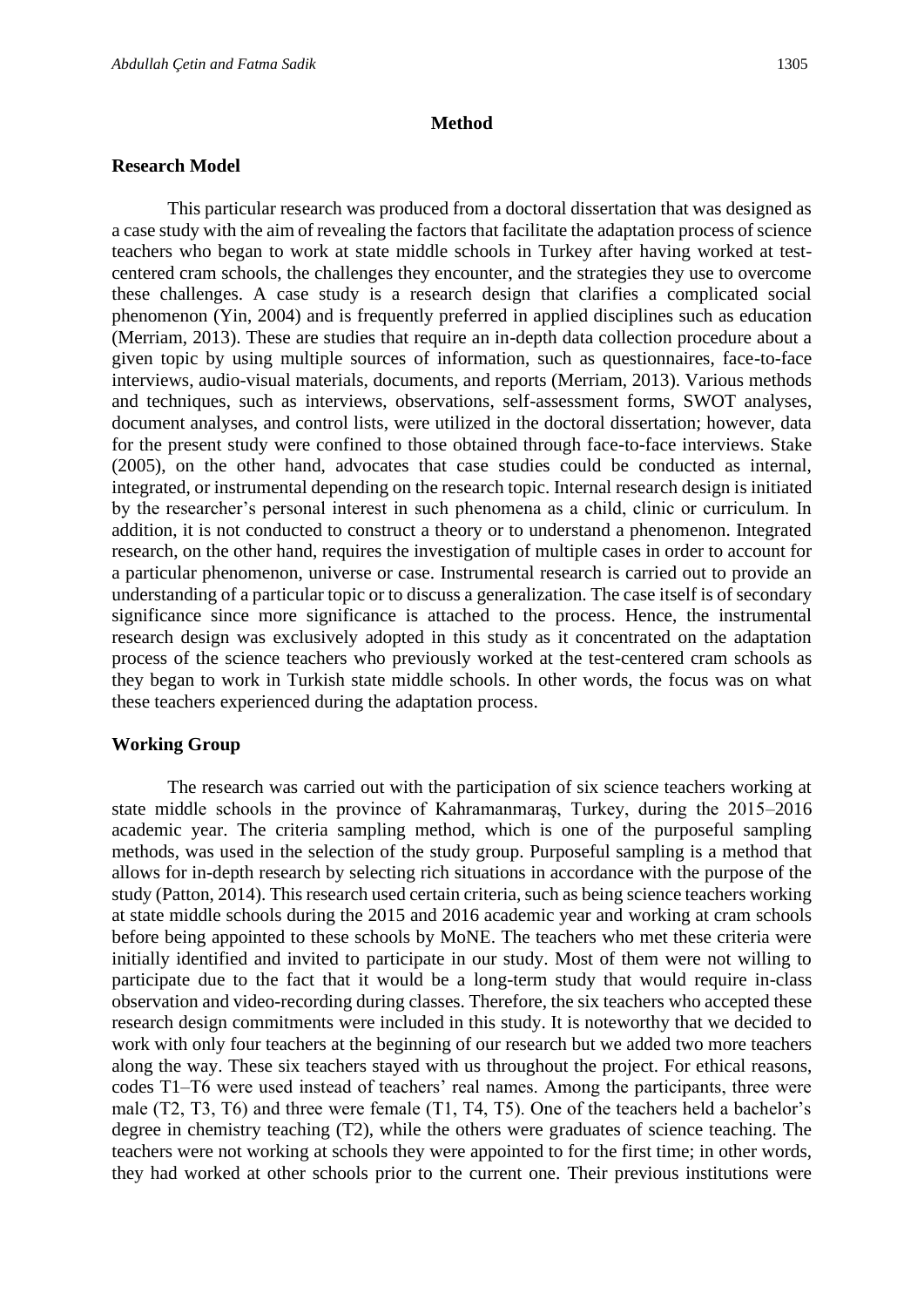located in the districts of Kahramanmaraş (T5), Sivas (T2, T1), Şanlıurfa (T4, T6), and Hakkari (T3). Five of them reported that they had over five-years experience in teaching MoNE after their appointment. The six teachers were all married with children at the time of the study.

#### **The Researchers' Role**

This research paper was produced from a doctoral dissertation written by one of the researchers, who was working as a science teacher at a state middle school in Turkey at the time of the study, under the supervision of the other researcher, who was working as a senior professor with an in-depth specialization in curriculum and instruction at a state university in Turkey and who had several published works on teacher training. It is significant to note that the doctoral researcher had taught science for over 15 years and that he had worked at cram schools prior to his teaching experience at state schools; therefore, he had been familiar with both working environments. In addition, he was well aware of the possible challenges, pros and cons in the adaptation process of the teachers as he had previously experienced them. He was particularly motivated to initiate this study because he strongly believes that this process significantly influences teaching and learning processes and he wishes to contribute to the improvement of education in Turkey. He obtained his MA in primary science teaching with a core focus on instructional methods and techniques, and published scientific works on textbook evaluation, textbook authoring, critical thinking, and multiple intelligences in educational settings during his doctoral study. It is also noteworthy that he had taken several courses on qualitative research methods at that time, which enabled him to run the data collection and analysis procedure of this research.

#### **Data Collection Tools**

Case studies require extensive data collection about the case by using data collection tools and sources, such as observations, interviews, questionnaires, documents, and audio and visual materials (Merriam, 2013). This research employed a semi-structured interview format developed by the researchers based on the existing literature. Subsequently, expert opinions were elicited from 12 academicians with in-depth specialization in science teaching who were working at a state university in Turkey at the time of data collection. The interview comprised 14 questions (eight related to personal aspects and six related to the research objective). The following are taken from the interview form in order to illustrate questions posed to the participants: (i) *What factors facilitated your adaptation process to the school where you were newly appointed?* (ii) *What factors or challenges did you encounter at this new school?* And (iii) *How did you cope with these challenges?*

Interviews were held with the teachers at schools between May and July 2016. The interviews were voice-recorded with the prior consent of the participants and transcribed after the sessions. In addition, the researchers took notes during the sessions and posed further questions to the participant teachers when needed. The doctoral dissertation from which this paper was produced did not only aim to examine the participant teachers' adaptation to change and the challenges they encountered during this process. The other data collection tools identified above were utilized mostly based on other objectives of the dissertation. In other words, they were not specifically intended to examine this process and the encountered challenges. For example, we observed their teaching and use of personal and professional skills in classes; however, this would not allow us to claim whether these facilitated their adaptation process or not. We needed to hear that from them during the interviews. Through observations, we just aimed to examine their teaching qualifications. Hence, we just included the findings elicited from interviews which provided relatively more precise information in accord with our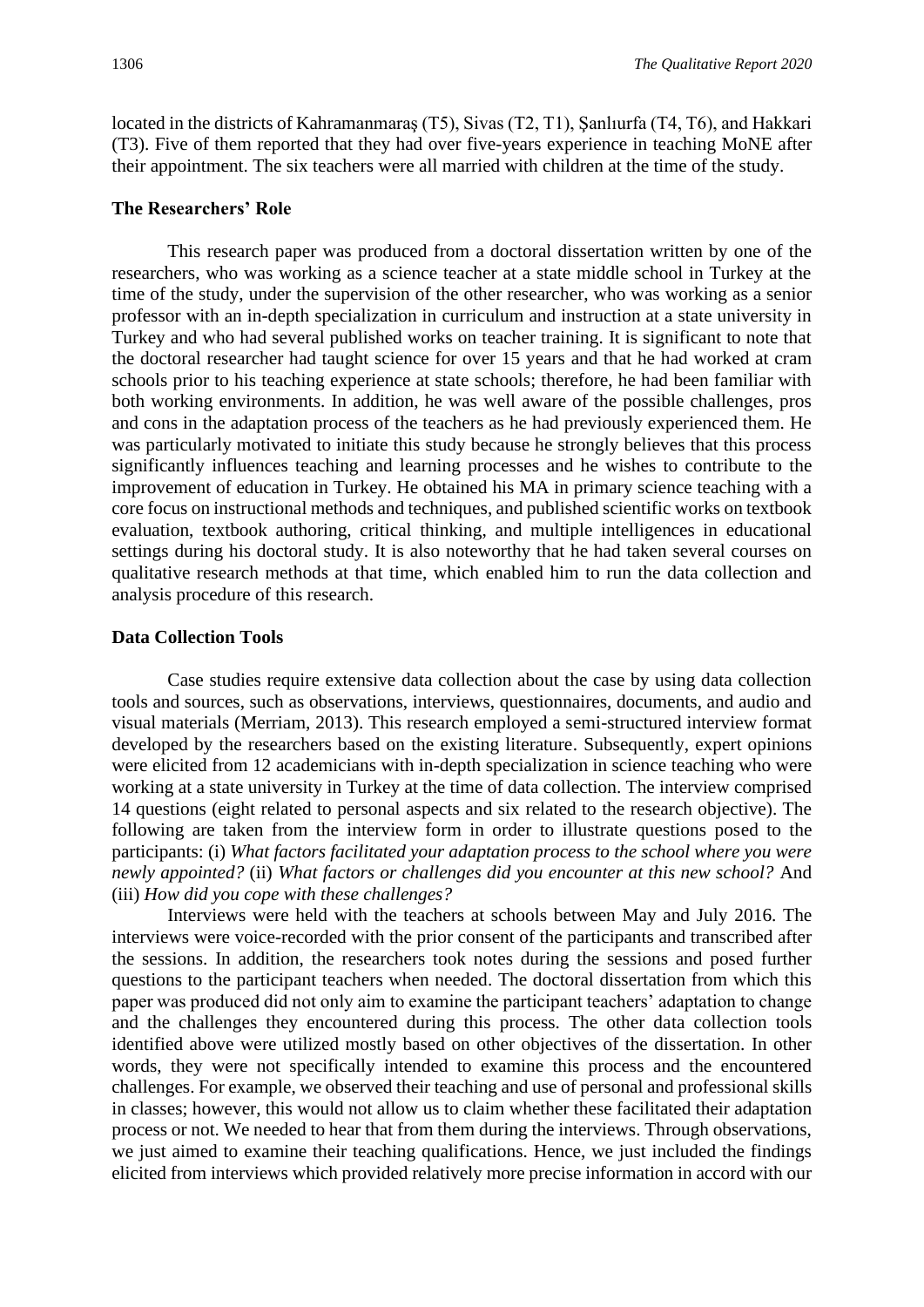research objective. Our research questions were formed taking this into account.

#### **Data Analysis**

The raw data obtained from the interviews were transcribed and a file was created for each participant. Subsequently, these files were combined and qualitatively analyzed through content analysis using NVivo 11. Content analysis was adopted in this particular research (Patton, 2014) since it primarily focuses on the structure of the data; namely, codes and the related themes (categorizations) were created (Creswell, 2016). The creation of codes and themes has become systematic and practical thanks to NVivo 11 (Yurdakul, 2016). The two researchers performed coding independently of each other to increase the reliability of the coding and comparisons were made between the codes using the formula of Miles and Huberman (1994). Thus, the inter-rater reliability was calculated as being quite high (.81). In case of disagreement between the researchers, consensus was obtained after a discussion on the newly generated codes and themes. Lastly, the data were tabulated and interpreted with the inclusion of exact quotations in order to identify the underlying meanings of the codes.

#### **Validity and Reliability**

Lincoln and Guba (1985) note that four strategies can be utilized to ensure the validity and reliability of a qualitative study: (i) credibility for internal validity, (ii) transferability for external validity, (iii) dependability for internal reliability, and (iv) confirmability for external reliability. The steps for ensuring the validity and reliability of the research are summarized below.

**Credibility.** Approval from the participants about the correctness of the data was obtained in the study to increase credibility. In other words, they were asked whether we correctly understood their responses during the data collection process in order to increase credibility of data as noted in the literature (Merriam, 2013) and their confirmation was elicited. In addition, a long-term interaction was established and maintained with the participants before and during the data collection process in order to decrease their possible negative influence during data collection and to increase their trust in the researchers as their full confidence was needed for them to provide reliable data. Accordingly, the interviews were held only once their confidence was completely ensured. The findings were presented to a domain expert at Çukurova University for confirmatory examination. The researcher's role in the research was previously explained (see The Researcher's Role, p. 10).

**Transferability.** The characteristics of the participants, data collection and analysis processes, and the obtained findings were explained in detail so as to ensure transferability within the current study. The findings were outlined and direct quotations were included.

**Dependability.** The blind coding was performed by the researchers to compare the items in terms of agreement (Miles & Huberman, 1994). In case of disagreement between the researchers, the code was finalized after discussion (Silverman, 2005). Besides, all operations were performed through the NVivo program to provide a holistic presentation of the codes.

**Confirmability for external reliability.** Creswell (2016) postulates that research data should be open to external supervision so that the relevant stakeholders can examine whether the findings, comments and conclusions are supported with data. Therefore, all the raw data and analysis processes used in this particular research were stored in the computer environment. This will allow supervisors or other researchers to examine and confirm processes conducted in our study.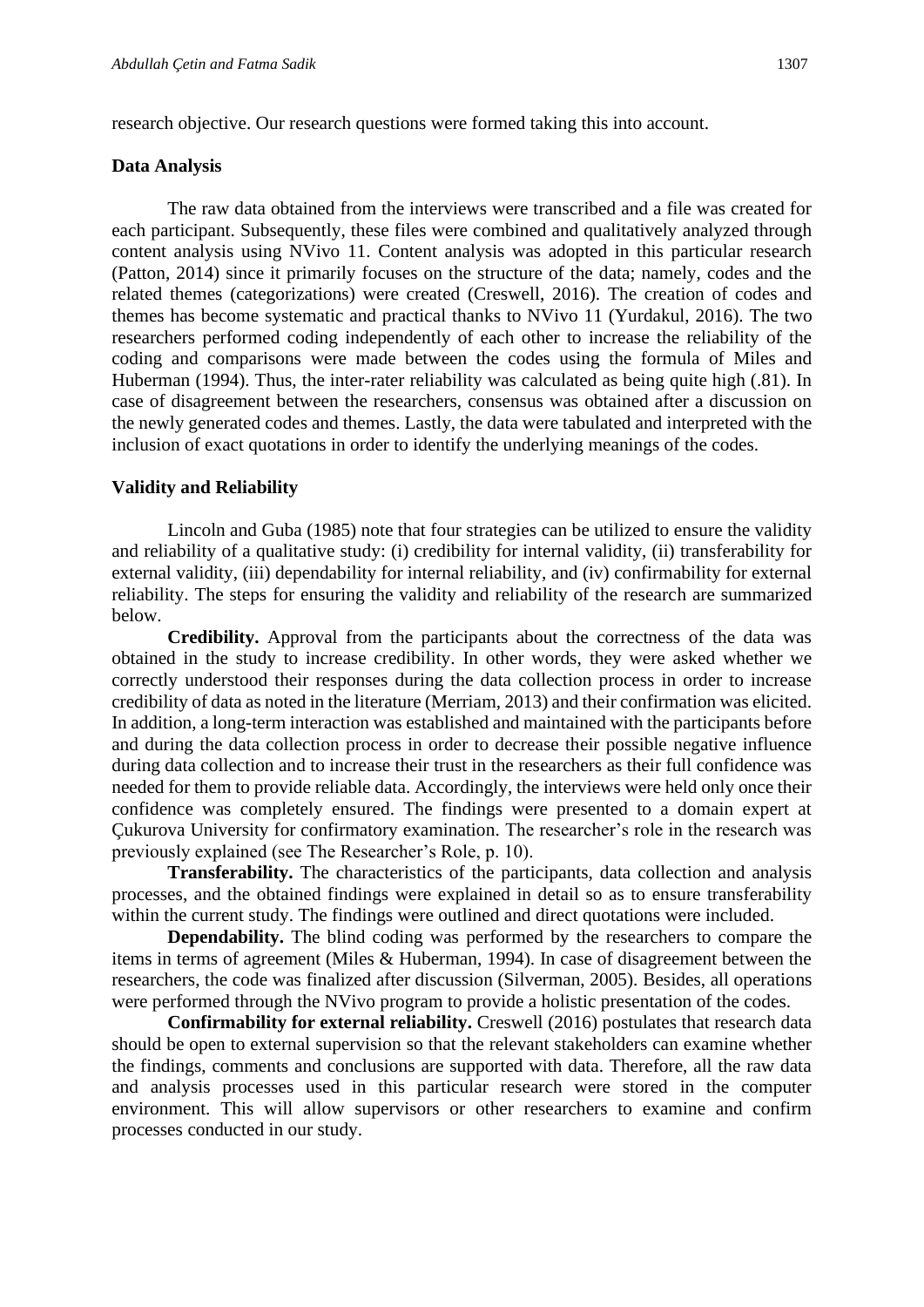#### **Findings**

#### **Factors Facilitating Teachers' Adaptation**

Table 1 presents findings related to teachers' views on the factors that facilitate their adaptation to the school environment, such as personal characteristics and professional skills, social insurance, positive, social and physical environment of the school, and environment where the schools are located, parent and student characteristics.

| Theme                    | Codes                                           | Participant                                      |
|--------------------------|-------------------------------------------------|--------------------------------------------------|
|                          | Interest in profession                          | T1, T2, T3, T4, T5, T6                           |
|                          | Love/interest towards students                  | T1, T2, T3, T4, T5, T6                           |
| Personal characteristics | Communicating with people easily                | T1, T3, T4, T5, T6                               |
|                          | High self-confidence                            | T1, T3, T4, T5                                   |
|                          | Having educator family members                  | T2, T4, T5, T6                                   |
|                          | Integration with students in a short time       | T1,T6                                            |
|                          | Initiative                                      | T <sub>5</sub>                                   |
|                          | Writing/solving questions quite easily          | T1, T2, T3, T4, T5, T6                           |
|                          | Working at a cram school/experience             | T1, T2, T4, T5, T6                               |
| Professional skills      | Having a good content knowledge                 | T3, T4, T5                                       |
|                          | Note-taking and study habits gained in the cram | T4,T6                                            |
|                          | school                                          |                                                  |
|                          | Receiving qualified pre-service training        | T1,T5                                            |
|                          | Coming from an environment with more            | T1, T3, T4, T5, T6                               |
|                          | difficult working conditions                    |                                                  |
| Social insurance         | Having job security                             | T1, T2, T4, T5                                   |
|                          | The validity of the program                     | T <sub>2</sub> , T <sub>4</sub> , T <sub>5</sub> |
|                          | Satisfying salary                               | T1, T4, T5                                       |

#### **Table 1.** Factors Facilitating Teachers'Adaptation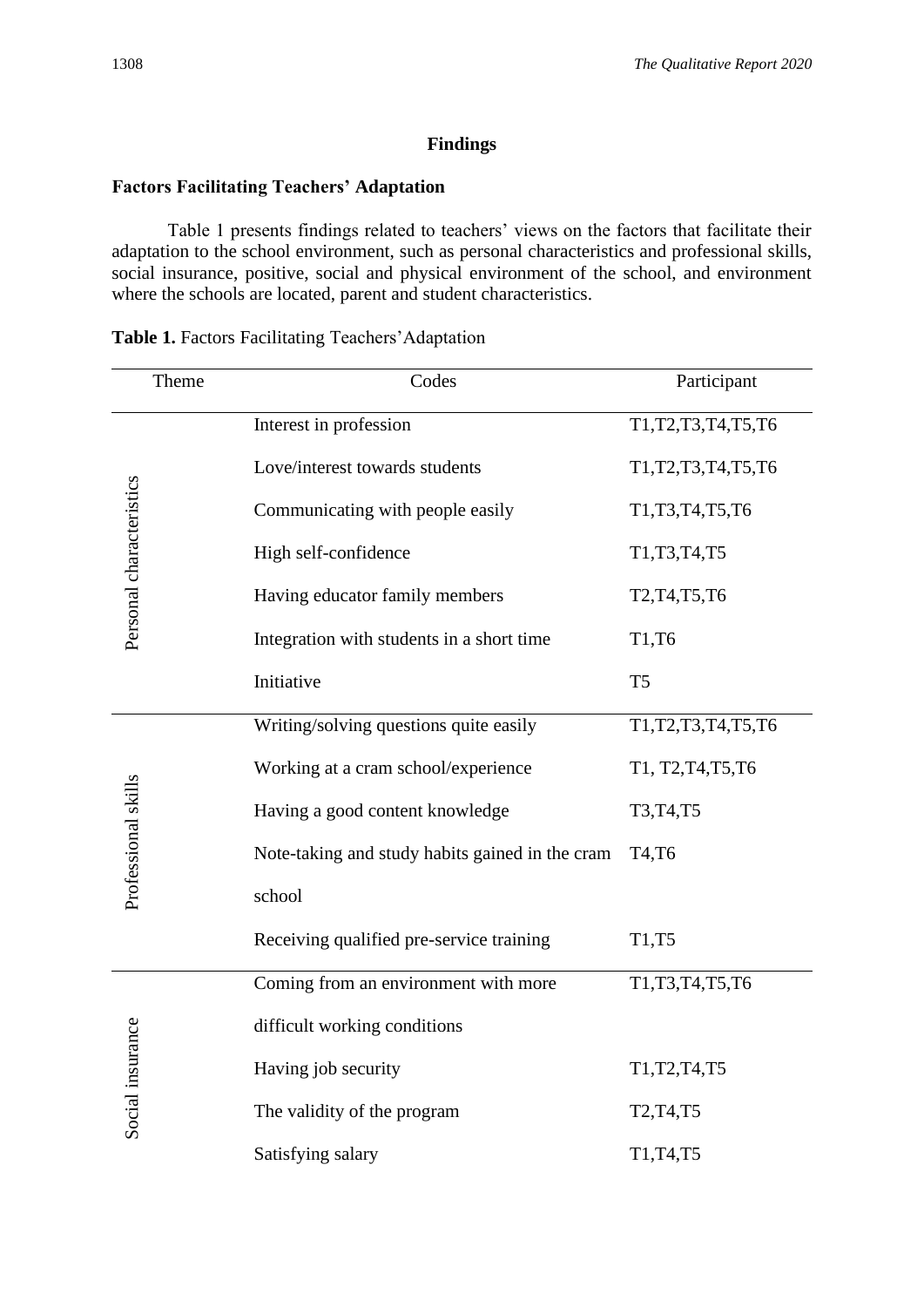|                                           |               |                                | a period of time                               |                                                                   |
|-------------------------------------------|---------------|--------------------------------|------------------------------------------------|-------------------------------------------------------------------|
| Positive, social and physical environment |               |                                | Psychological and mentally comfortable         | T1, T2, T5, T4, T6                                                |
|                                           |               |                                | environment                                    |                                                                   |
|                                           |               |                                | Teachers' friendly and warm behaviors          | T <sub>1</sub> , T <sub>2</sub> , T <sub>4</sub> , T <sub>5</sub> |
|                                           |               |                                | Administrators' appreciation                   | T1, T4, T5                                                        |
|                                           | of the school |                                | Appropriate planning for students and teachers | T <sub>5</sub>                                                    |
|                                           |               |                                | Adequate school infrastructure                 | T <sub>1</sub>                                                    |
|                                           |               |                                | Existence of social circle                     | T <sub>2</sub>                                                    |
|                                           |               |                                | Opportunity to meet novice teachers            | T <sub>5</sub>                                                    |
| Environment, parent                       |               | characteristics<br>and student | Positive social perception of working at cram  | T <sub>4</sub> ,T <sub>5</sub> ,T <sub>6</sub>                    |
|                                           |               |                                | schools                                        |                                                                   |
|                                           |               |                                | Sharing the same cultural environment          | T1, T2, T5                                                        |
|                                           |               |                                | Level of the students                          | T1, T2                                                            |

Extending education and teaching process over

Table 1 displays teachers' views on the main factors that facilitate their adaptation, such as personal characteristics and professional skills. All participants stated that loving their profession and students facilitates their adaptation to the school, and they expressed their views as follows: "I was aware of the fact that I wanted to be a teacher while entering to the university exam. I like teaching, I want to perform as much as I can" (T2), "Seriously, I love students" (T1). Teachers also emphasized that such factors as communicating easily with people, having high self-confidence, and having an educated family facilitated their adaptation process. They also informed the researchers that their professional qualities, such as writing questions easily, gaining experience at cram schools, and having content knowledge facilitated their adaptation to the school environment. The other professional skills that were mostly emphasized by the teachers were note-taking and studying habits and the quality of pre-service teacher training they received. For instance, T2 emphasized question-writing skills: "Because you solve so many questions, your capacity to ask questions increases... for example, I can write five questions using two sentences"; while T3 emphasized the contribution of having content knowledge: "I had the opportunity to observe that the academic knowledge of some of the teachers in public schools is insufficient, so I helped them ... which made me much more popular." Having mentioned the experience, she gained at the training center, T4 thinks that "If I had been appointed right after my graduation from university, there would have been a little uneasiness and fear. So, it was an advantage to work at a training center." On the other hand, T1 indicated the contribution of qualified education before working with such words as "I believe we are well-equipped, and I have full self-confidence."

T2,T4,T6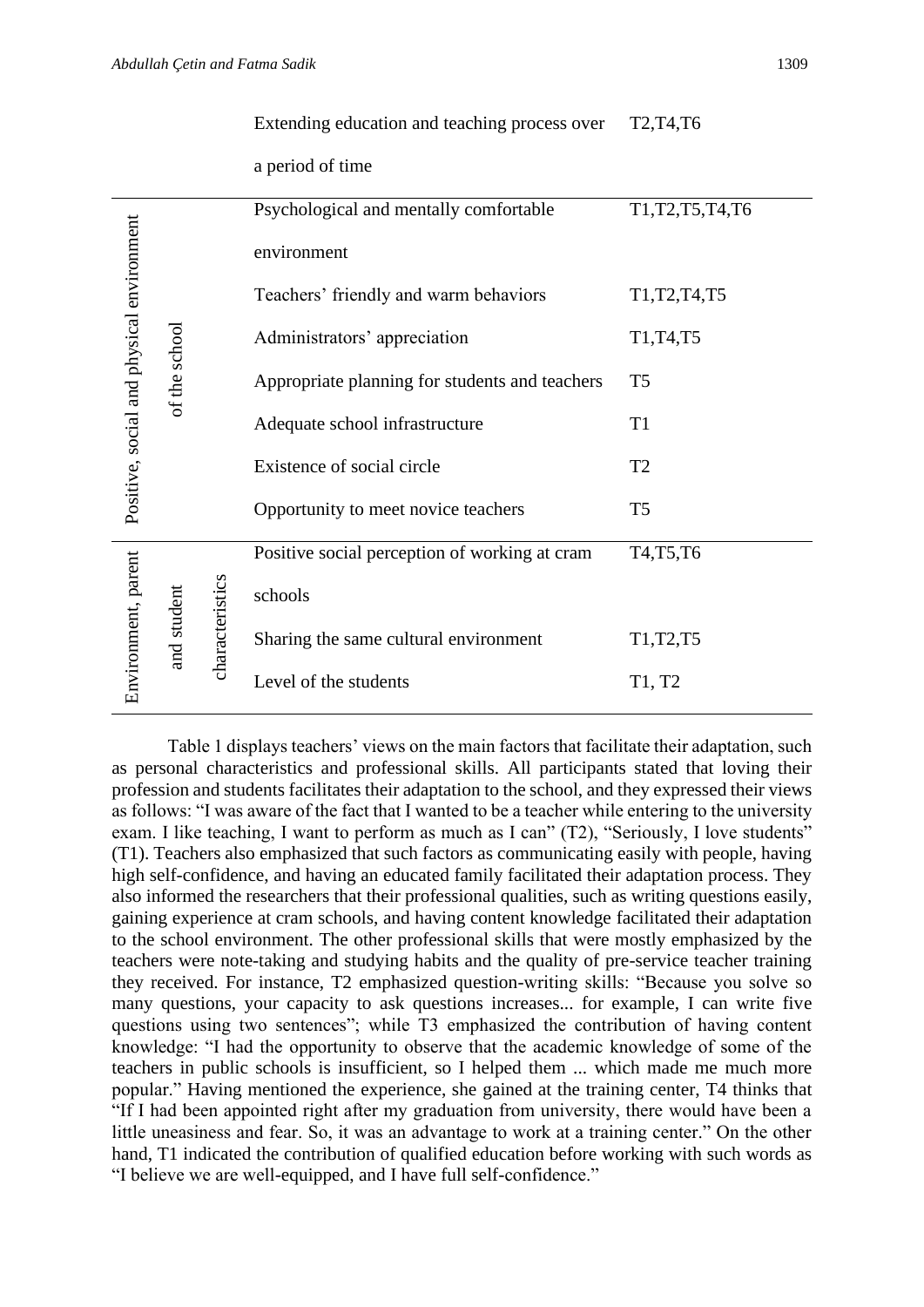Upon examining Table 1, it is observed that other factors that facilitate teachers' adaptation process are social insurance, positive, physical and social environment of the school, and environment, parent and student characteristics. Teachers who emphasized that they previously had a more difficult working environment in terms of social insurance and they now have job security also stated that the salary is satisfactory, that the education and teaching process is extended over a period of time. To illustrate, T6 explained the hard-working conditions of the training center, stating that "It is something like seeing death and accepting the illness. A person who comes from the training center with a full motivation does not stop working at the public school." T1, on the other hand, implied that "we have the risk to lose our job at any time while working at the training center… there is no change in our salaries at state schools during the year or they cannot send us to another school." T2, stating that the presence of well-planned working systems facilitates his/her adaptation, explained this situation as follows: "Plans and programs are clearly presented. Everything you need to do in a year is obvious." Participants explained the aspects of the school environment that facilitate their adaptation as being a psychologically and mentally comfortable environment, teachers' friendly and warm behaviors, and administrators' understanding. Table 1 also presents environmental characteristics, such as working at a school that is located in the same cultural environment, positive perception by parents of working at a cram school and the level of the students.

#### **Challenges that Teachers Encounter During the Adaptation Process**

The themes and codes derived from the descriptions of the challenges that the teachers encounter after transferring from the cram schools to the school environment are summarized in Table 2.

| Theme            | Codes                                                     | Participant                                                                                         |
|------------------|-----------------------------------------------------------|-----------------------------------------------------------------------------------------------------|
|                  | The presence of inclusive students in the class           | T <sub>1</sub> , T <sub>2</sub> , T <sub>3</sub> , T <sub>4</sub> , T <sub>5</sub> , T <sub>6</sub> |
|                  | Failure in preparing a teaching plan for inclusive        | T <sub>1</sub> , T <sub>2</sub> , T <sub>3</sub> , T <sub>4</sub> , T <sub>5</sub> , T <sub>6</sub> |
|                  | students                                                  |                                                                                                     |
|                  | Disapproval of supplementary resources by MoNE            | T1, T4, T5, T6                                                                                      |
| Teaching process | Heterogeneous classes                                     | T <sub>2</sub> , T <sub>3</sub> , T <sub>4</sub> , T <sub>6</sub>                                   |
|                  | Crowded classrooms                                        | T <sub>1</sub> , T <sub>2</sub> , T <sub>5</sub>                                                    |
|                  | Inability to implement the constructivist approach in     | T <sub>1</sub> ,T <sub>6</sub>                                                                      |
|                  | teaching                                                  |                                                                                                     |
|                  | Inability to adapt the way of teaching in cram schools to | T <sub>6</sub>                                                                                      |
|                  | the state schools                                         |                                                                                                     |

**Table 2.** Teachers' Views on the Challenges They Encounter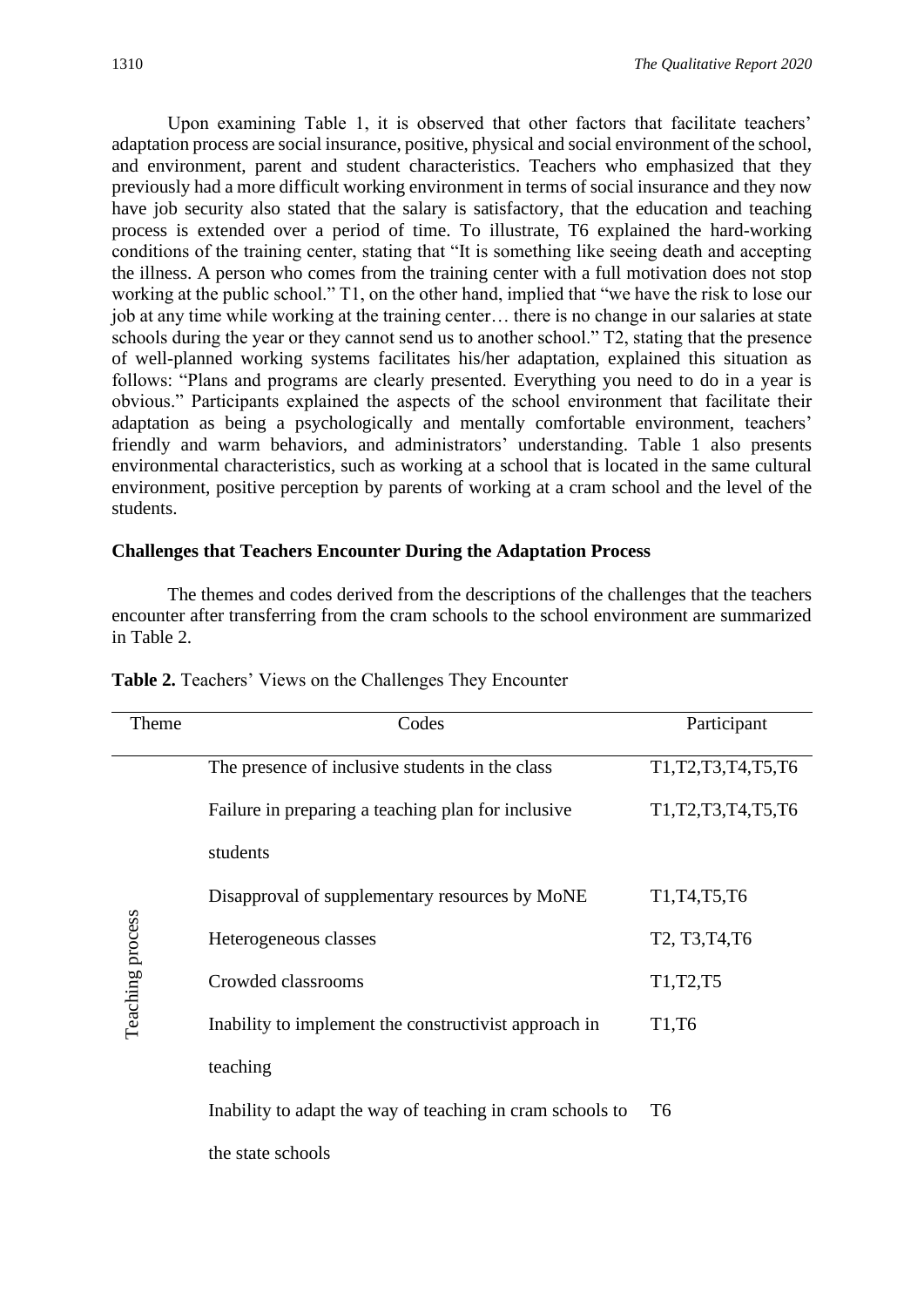|                         | Excessive paper work                               | T2, T3, T4, T5, T6     |
|-------------------------|----------------------------------------------------|------------------------|
|                         | Being uninformed about the changes                 | T1, T2, T4, T6         |
|                         | Dealing with numerous procedures                   | T2, T3, T4, T6         |
| Legislation/Regulations | Sudden and frequent administrative and procedural  | T1, T4, T5             |
|                         | changes                                            |                        |
|                         | Compulsory dress application                       | T <sub>2</sub>         |
|                         | Physical inadequacies of the school                | T1, T2, T3, T4, T5     |
| environment<br>School   | Lack of educational materials                      | T1, T2, T3, T5, T6     |
|                         | Hesitation to ask guidance from colleagues         | T <sub>5</sub>         |
|                         | Encountering too many disciplinary problems        | T1, T2, T3, T4, T5, T6 |
|                         | Students' familial problems                        | T5,T6                  |
|                         | Irresponsibility of the students                   | T <sub>3</sub>         |
| Ensuring discipline     | Low requirements for grade-passing                 | T <sub>3</sub>         |
|                         | Failure in listening to the teacher                | T <sub>4</sub>         |
|                         | Inclusive students' negative influence on class    | T <sub>6</sub>         |
|                         | atmosphere                                         |                        |
|                         | Inadequate number of test questions in textbooks   | T1, T2, T5             |
| Teaching materials      | Scientific mistakes in the textbooks               | T1, T2, T6             |
|                         | Unsatisfactory/superficial knowledge in textbooks  | T1,T5,T6               |
|                         | Inefficiency of the activities                     | T <sub>1</sub>         |
|                         | Culture-shock (in new working environment)         | T1, T2, T3             |
|                         | Negative environmental conditions (socio-economic, | T1,T3                  |
| Environment             | cultural, etc.)                                    |                        |
|                         | Parental indifference                              | T <sub>6</sub>         |
|                         |                                                    |                        |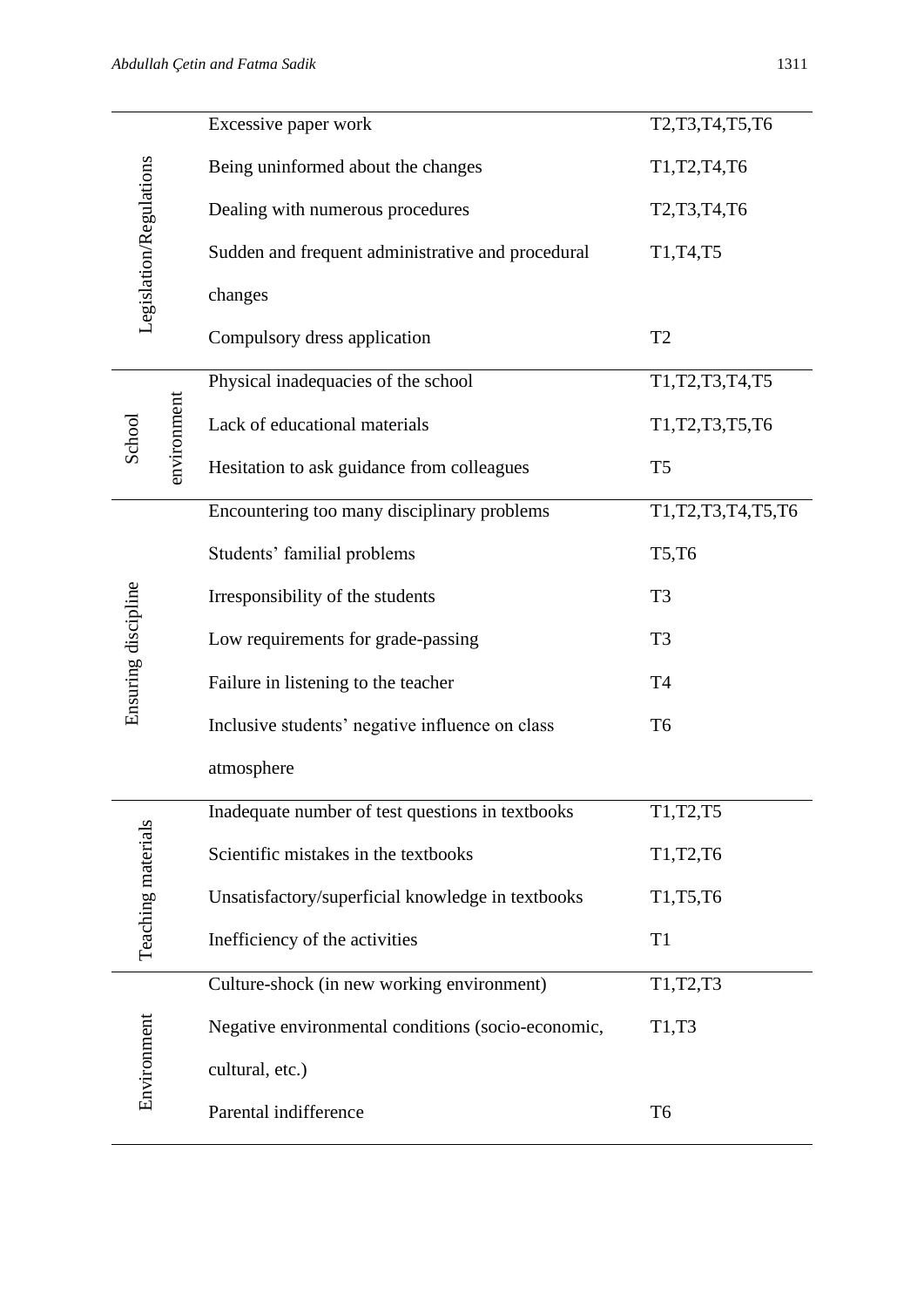| Psychological | Inability to adapt to new working environment and | T <sub>1</sub> , T <sub>2</sub> , T <sub>3</sub> , T <sub>4</sub> , T <sub>5</sub> , T <sub>6</sub> |
|---------------|---------------------------------------------------|-----------------------------------------------------------------------------------------------------|
|               | bringing past work habits to the new working      |                                                                                                     |
|               | environment                                       |                                                                                                     |
|               | Teachers' familial problems                       | T <sub>1</sub> , T <sub>4</sub> , T <sub>5</sub>                                                    |

As seen in Table 2, the challenges experienced by teachers are predominantly concentrated on teaching process, legislation/regulations, school environment and ensuring discipline. This is followed by challenges related to the teaching materials and environment as well as psychological and emotional challenges. All of the participants expressed their failure in preparing a teaching plan for inclusive students (those who are either gifted or who have a learning disability; moreover, four teachers highlighted the Ministry of National Education's disregard for auxiliary resources and heterogeneous classes. To make it clear, T5 described the challenge she experienced in making plans: "We were faced with some problems because we were unfamiliar with such concepts as daily plan, annual plan, how the interdisciplinary teaching is performed and what experiments should be made." T1 reflected on the challenge related to auxiliary resources:

*The Ministry tells us to ignore supplementary resources. How many questions can I prepare for a student? These children should solve different questions. How will this happen? You will either tell students to buy supplementary resources or photocopy the tests. We are informed not to do both. I think this problem should be eliminated.*

Besides, the other challenges faced by teachers have been determined as not being able to implement the constructivist approach, where students are expected to take the responsibility of their own learning and teachers are expected to lead and guide the process, in teaching and some students' failure in solving the tests.

As shown in Table 2, excessive paperwork, being uninformed about the changes, dealing with numerous procedures and sudden and frequent administrative and procedural changes are the mostly reported challenges associated with legislation/regulations. T3 expressed his view regarding the current issue: "We deal with more things in terms of procedure ... many bureaucratic actions are carried out, and documents need to be prepared. That is, we do not only teach." Another teacher (T4) highlighted the sudden changes within the system: "For example, the exam system changes suddenly...once you get used to something, it changes once again." Teachers' views on the challenges related to the school environment are mostly concentrated on the inadequate infrastructure of the school and inadequate educational materials. One of the teachers (T3) commented on the physical inadequacies as follows: "I stopped working in a school with high-quality infrastructure and began to teach in classrooms which only have a small board."

Table 2 also suggests the fundamental challenge that teachers experience in the classroom environment results from the frequent disciplinary problems encountered within classes. Besides, the other challenges have been found to be the difference among students' behaviors, students' familial problems, the irresponsibility of students, and indifference to the courses. T3 explained the disciplinary problems: "No serious disciplinary problems arise in the cram schools. As students pay to the institution where they attend courses to improve their success, they do not disrupt the courses or display misbehaviors in the classroom." T6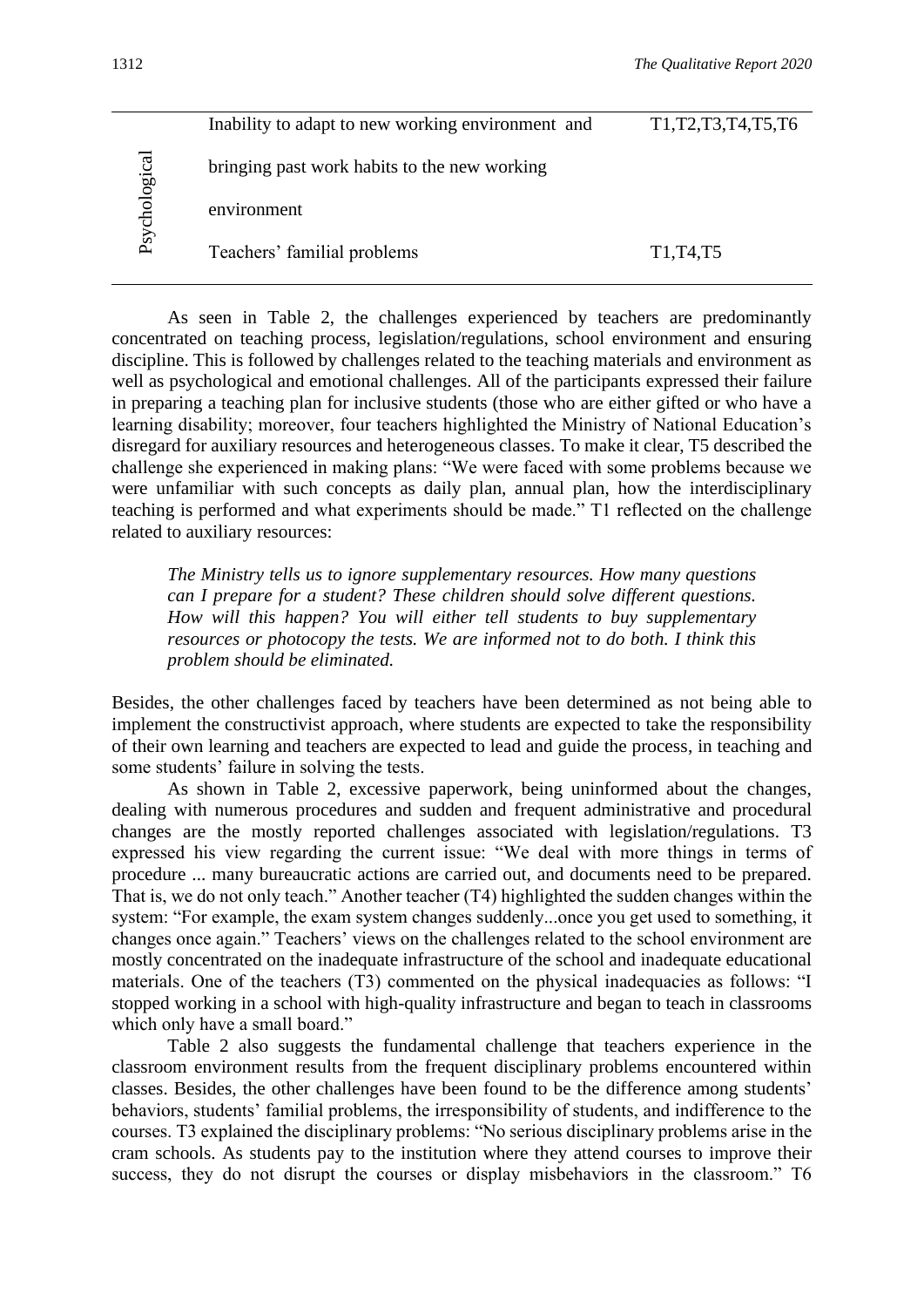explained it this way: "I cannot cope with the situation. I am in trouble with the inclusive students." Teachers listed the challenges they have encountered within the scope of teaching materials as the small number of test questions in textbooks, scientific mistakes in the content, the superficiality of the knowledge and inefficiency of the activities. To exemplify, T1 asserted that "There are a lot of activities in the textbooks, but they are inefficient." T6 commented that the incorrect information in the textbooks led him to search for different sources, saying "I buy different resources; this may be a mistake, but the book sent by the Ministry is superficial and includes incorrect information." Furthermore, they experience psychological and emotional challenges getting accustomed to the new working environment and the district in which the school is located.

#### **Findings Related to Teachers' Strategies for Coping with Challenges**

Table 3 displays the explanations of how teachers cope with these challenges.

| Theme             |          |            | Codes                                       | Participant            |
|-------------------|----------|------------|---------------------------------------------|------------------------|
|                   |          |            | Cooperation with school management and      | T1, T2, T3, T4, T5, T6 |
| Receiving support |          |            | colleagues                                  |                        |
|                   |          |            | Cooperation with the relatives              | T3, T4, T5, T6         |
|                   |          |            | Cooperation with the guidance counselor     | T3, T4, T5, T6         |
|                   |          |            | Solving problems by gathering/understanding | T1, T2, T3, T4, T5     |
| Making            | research |            | information                                 |                        |
|                   |          |            | Reviewing legislation                       | T <sub>4</sub>         |
|                   |          |            | Interviewing with parents/students to solve | T1, T2, T3, T4, T5, T6 |
| Interview         |          |            | problems                                    |                        |
|                   |          |            | Interviewing with the guidance counselor    | T3, T4, T5, T6         |
| Making use        | ð        |            | Use of smart board/phone and computer       | T1, T2, T3, T4, T6     |
|                   |          | technology |                                             |                        |
|                   |          |            | Ignoring the problem or taking time for its | T1,T2,T3               |
| Leave             |          | another    | solution                                    |                        |

**Table 3.** Strategies for Teachers to Cope with Challenges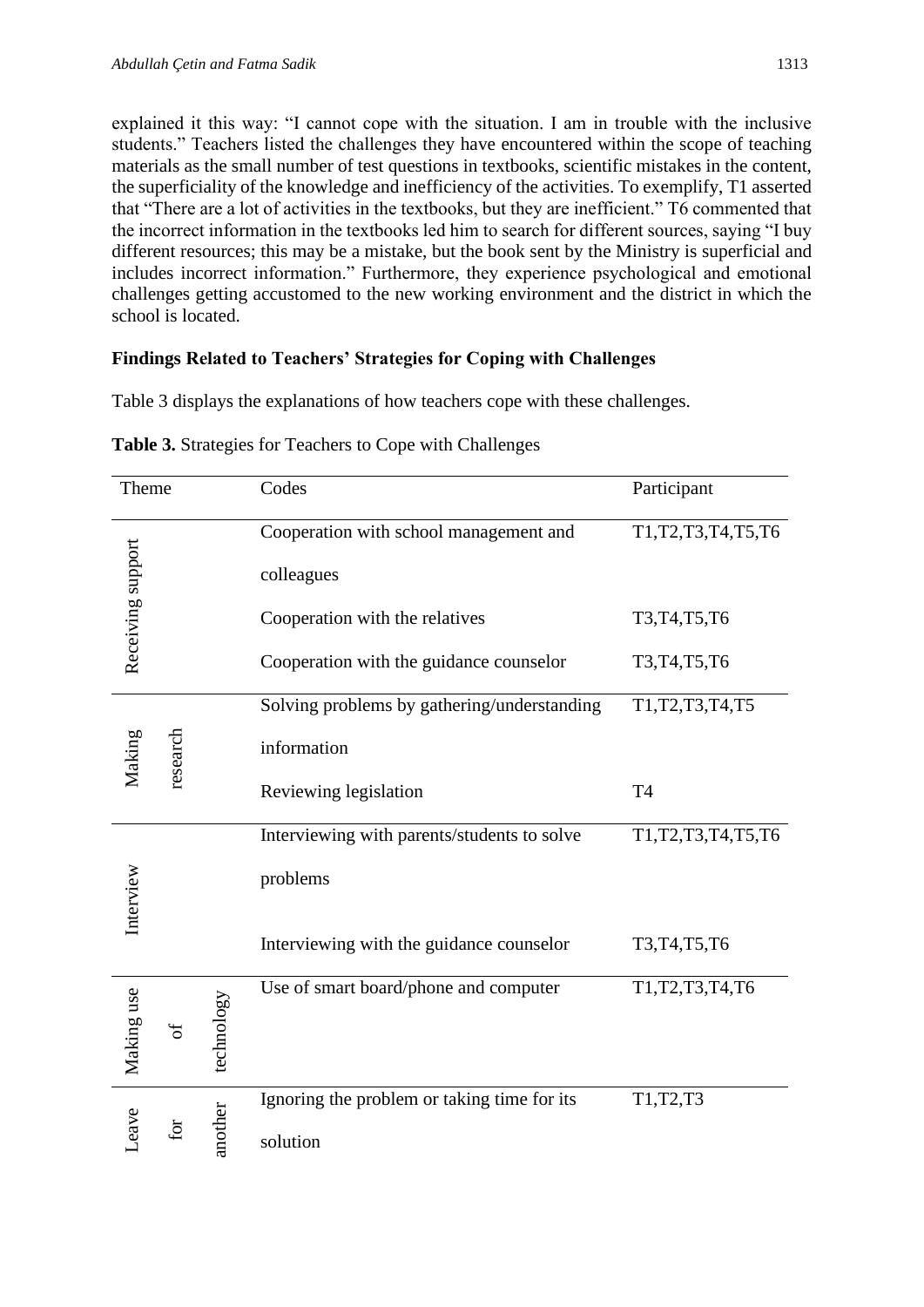| Positive thinking/there is always a solution to | T5 |
|-------------------------------------------------|----|
| every problem                                   |    |
| Enduring challenges due to professional love    | Т6 |

Table 3 depicts that teachers mostly receive support from administrators and their colleagues in order to deal with the challenges they face during the adaptation process. They express this situation as follows: "I usually ask for help from my colleagues or administrators to get support if I am not familiar with the problem" (T2); "I trust in my wife/husband. S/he takes care of everything" (T4). Those who prefer to do research underlined that they gather information to identify the problem, to understand whether the assigned task falls into their area of responsibility, and to know about the environment. In this regard, T4 made a remark on the situation as follows: "I have made a detailed research. I have examined the legislation to reveal whether I have to teach whenever the administrators wish." Another teacher (T5) who interviewed with parents, students and school stated that "I usually talk to their parents and I communicate directly with the students. I also talk about their behaviors with the school." In addition, T1 indicated that they try to avoid academic problems by means of technology, saying that

Some experiments on the web page (EBA) of the Ministry are efficient. I can utilize them, visualize my teaching and solve test questions by using smart board. The student changes, increases and decreases variables. As a result, he can see the result automatically. But when you make an experiment in the real environment, sometimes you cannot succeed.

Some of the challenges tend to be ignored by the teachers.

#### **Discussion**

The research results reveal that being interested in the profession and students, effective communication, and self-confidence are the main characteristics that facilitate teachers' professional adaptation. These features are among the skills embraced by the teaching profession as a professional occupation in the related literature (Bunchberger, Campos, Kallos & Stephenson, 2000; Guerriero, 2016; NBPTS, 2004; NCATE, 2002), and they are the certain determinants of teachers' professional adaptation (Emmer & Stough, 2001). Teachers are expected to have professional aptitude and excitement, to love children/students, to believe in the significance of education and training, and to obtain pleasure in students' learning, regardless of the type and level of educational institution in which they are working (Engin & Çiçekli-Koç, 2014). These characteristics are also influential in teachers' professional motivation and development (Kıroğlu, 2011), and developing positive attitudes towards their profession and professional success (Cemaloğlu & Şahin, 2007). Therefore, it is likely that effective communication skills and professional love (Olusegun, 2012) make it easier for teachers to adapt to the school environment. This could be evaluated as an expected result when considering the fact that the teachers were transferred from private institutions to public schools.

Being competent in content knowledge, having the ability to prepare and solve questions, studying/self-renewal, and immediate integration with students are considered as other professional and personal characteristics that facilitate teachers' adaptation. The ability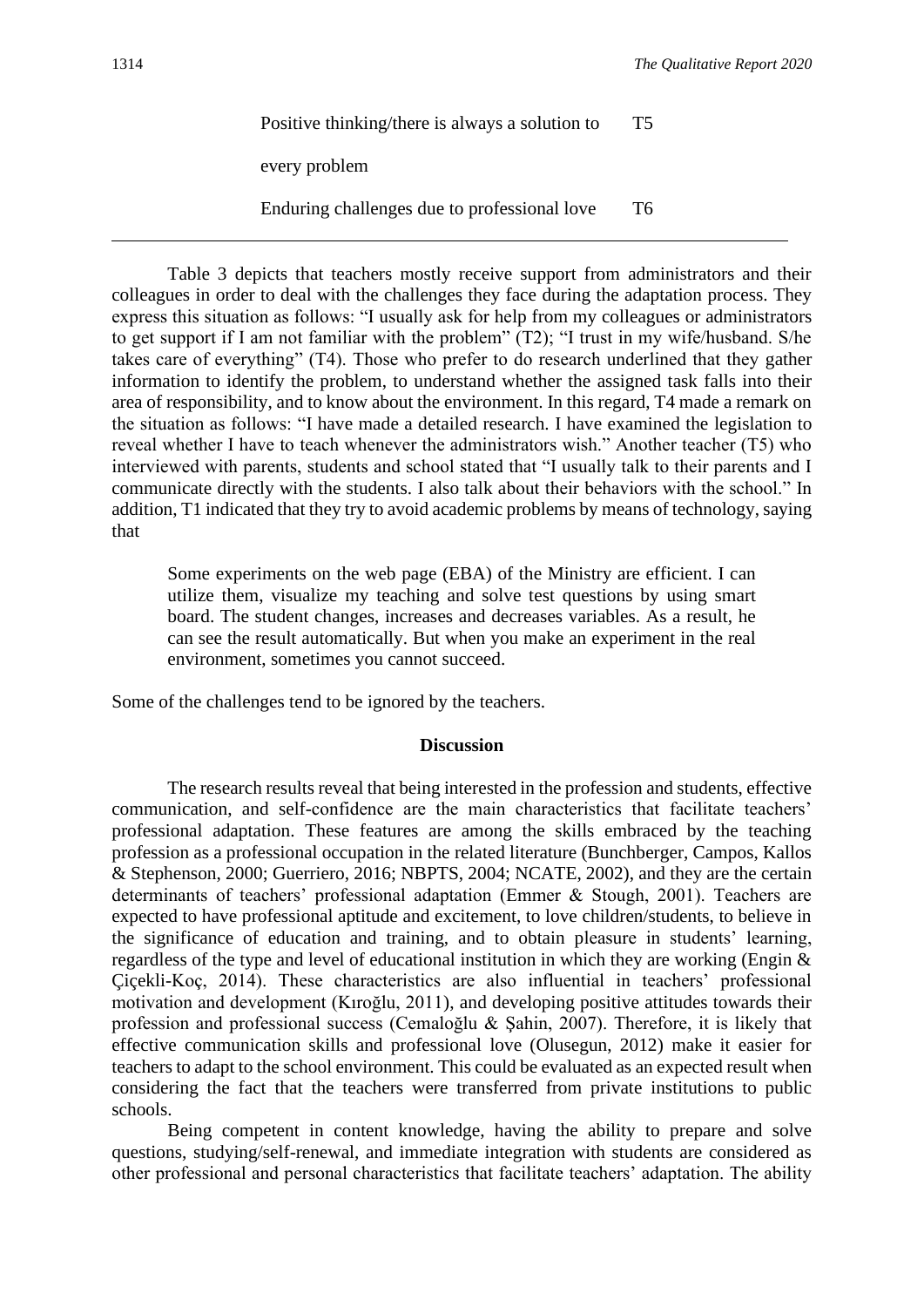of teachers to effectively cater their teaching tasks depends largely on being experts in their specific fields (Guerriero, 2016; Kıroğlu, 2011; NBPTS, 2004; NCATE, 2002). Teachers may become unemployed, particularly in cram schools, when students fail due to their lack of content knowledge or when there is a complaint about them (Özoğlu, 2011; Yılmaz & Altınkurt, 2011). Thus, it can be said that these teachers, who have to constantly renew themselves, are able to adapt more easily to the school environment thanks to their in-depth content knowledge. The results show that having an educated family and being well-equipped facilitate the adaptation process. Çifçili (2007) defines the teaching profession as a model profession and indicates that the competency perceptions of people with an educated family are higher compared to those who do not. Having an educated family may be said to facilitate teachers' adaptation as they have the opportunity to be closely acquainted with the profession, to ask questions whenever they desire, to offer opportunities to share daily events, and to speak the same language.

The results of the study show that social factors that facilitate teachers' adaptation are job security, satisfactory salary, appropriate working hours, spread of education and training over a long period of time, and coming from an environment that has more difficult working conditions. The teachers' salary in cram schools differed across course hours and the teachers' branches and teachers were sometimes paid less or not paid (Boran, Atalmış, & Sağır, 2015; Uğraş, 2009). After starting to work at state schools, teachers felt financially relieved thanks to the regular payment and social insurance. This might have increased their motivation and facilitated adaptation by enabling them to feel mentally, psychologically and financially better. Working hours were longer in cram schools (Yılmaz & Altınkurt, 2011), and teachers might have to work overtime and do chores (Boran et al., 2015). Consequently, not having to do chores and use their energy for the purposes of education might have increased their performance (Demirkasımoğlu, 2012) and facilitated their adaptation to the school.

The positive social and physical environment of the school is another factor that facilitates teachers' adaptation. Sincere and warm relations among the teachers and the thoughtfulness of the administrators are the prominent features, and the teachers evaluated the school environment as socially more appealing than their previous workplaces. Excessive course load, existence of a competitive working environment and short-term acquaintances, as a result of working as contracted teachers (Boran et al., 2015; Yılmaz & Altınkurt, 2011), caused them not to spend time together or to develop interpersonal relationships. On the other hand, teachers working in state schools might have probably worked together in the same school for many years. Thus, they have pursued the same goals at state schools without the competition that was experienced by the teachers in cram schools. Therefore, they spent sufficient time together, which might have facilitated their adaptation to the new working environment. Thus, more positive perceptions of the teachers might be attributed to the changes in the social environment and the establishing and maintaining of positive relations with people (Erdoğan, 2015; Helvacı, 2010; Montgomery & Way, 1995). Solidarity between teachers and school administrators (Sökmen, 2007) plays a significant role during the professional socialization process, and the presence and cooperation of other teachers facilitate the adaptation process (Uğurlu, Kıral & Aksoy, 2011). Mullins (2005), Helvacı (2010) and Fullan (2007) note that administrators are particularly important in change and adaptation of the teachers to the new work setting. The results of the present study are in line with this idea, and the teachers emphasized the facilitating effect of the administrators' tolerance and tendency to take decisions of teachers and students with consideration for their adaptation process. This may be due to the fact that state schools are non-profit institutions where the main goal is to improve education, in contrast to the cram schools. Besides, the environmental factors that facilitate the adaptation of the teachers to the school are considered as working in an environment with the same culture, high quality infrastructure, the level of the students, and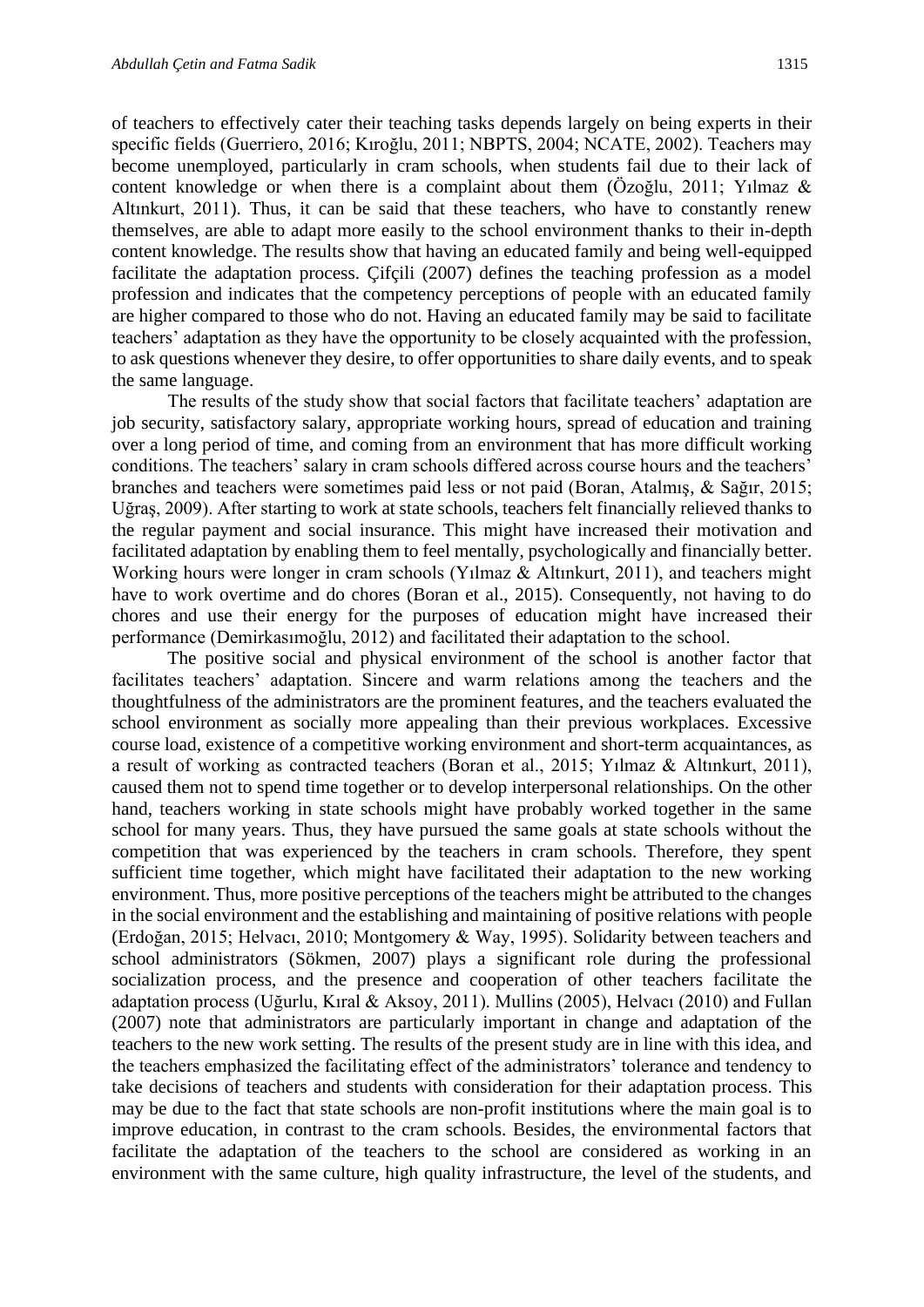positive parental perceptions towards the teachers who previously worked at cram schools. Several research studies have indicated that parents tend to have a positive attitude towards teachers with experience at cram schools, thinking that their children will be more successful in the exams once they are taught by these teachers (Yılmaz & Altınkurt, 2011).

The research results also reveal that the challenges faced by the teachers in the adaptation process are related to the teaching process, including the presence of inclusive students in the class and the failure to prepare plans for these students. The other challenges experienced by teachers are crowded and heterogeneous classrooms, inadequacy of teaching materials, and their inadequate knowledge in teaching according to a constructivist approach. The relevant literature review indicates that all teachers are generally faced with similar problems (Balbağ & Karaer, 2016; Charles, 2012; Geçer & Özel, 2012; Teo, 2007). However, the struggles of those who participated in the current research might be attributed to their previous teaching experience in cram schools with homogeneous classes created through the placement test format. More precisely, the number of students within the classes is smaller and there are no inclusive students in the classrooms at cram schools (Yılmaz & Altınkurt, 2011). Both the cram schools and the enrolled students were motivated to improve students' test achievements. Therefore, teaching in the classroom mostly took place in the form of direct instruction technique and test-taking. For this reason, the teachers who began to work at the state schools after teaching at cram schools encountered a very different environment during the teaching process as teaching at the cram schools were offered only through specific directed teaching techniques and question-and-answer drills.

Another issue that teachers encountered as a challenge in the adaptation to state school teaching was education-related legislation, paperwork, adherence to certain procedures, sudden changes in the system, and being uninformed about these. Some of the related literature reveals that teachers have deficiencies in preparing paperwork, daily and yearly plans, and complying with official procedures (Tunçbilek & Karakavuz, 2017; Yanık, Bağdat, Gelici & Taştebe, 2016). It is natural that the teachers who do not deal with paperwork in the cram schools perceive it as a challenge in the process of adaptation. Besides, the widespread nature of this problem and sudden changes in the system without teachers' opinions being asked (Balbağ & Karaer, 2016; Çıray et al., 2015) clarify that the Ministry of National Education has not succeeded in managing the change and has failed in teacher training. The fact that the teachers who were transferred from the cram schools to the state schools are confronted with discipline problems more frequently might be triggered by the difference between the student profiles. More specifically, students voluntarily attend to cram schools and pay a certain fee. Students who want to register for high-achieving schools with better results in the exams are more likely to be more motivated and committed to learning. Therefore, teachers who encountered problems in state schools rather than private institutions may confront disciplinary problems more frequently due to the challenges they have experienced in managing the class. The insufficient number of questions in the textbooks, scientific mistakes in the content, and the superficiality of the content are other challenges that teachers expressed about the teaching materials. This particular finding largely coincides with those of previous research that reported scientific mistakes (Balbağ & Karaer, 2016; Geçer & Özel, 2012). However, the challenges regarding the activities and the limited number of questions are thought to be the result of the examination-focused nature of teachers' textbooks. It is considered quite natural for the teachers who were newly appointed to state schools in different regions of the country to experience social and psychological situations stemming from cultural and ethnic differences of students.

According to the findings of the research, the basic strategy teachers follow for overcoming the challenges during the adaptation process is to request cooperation and negotiation from school administrators and colleagues, followed by conducting action research,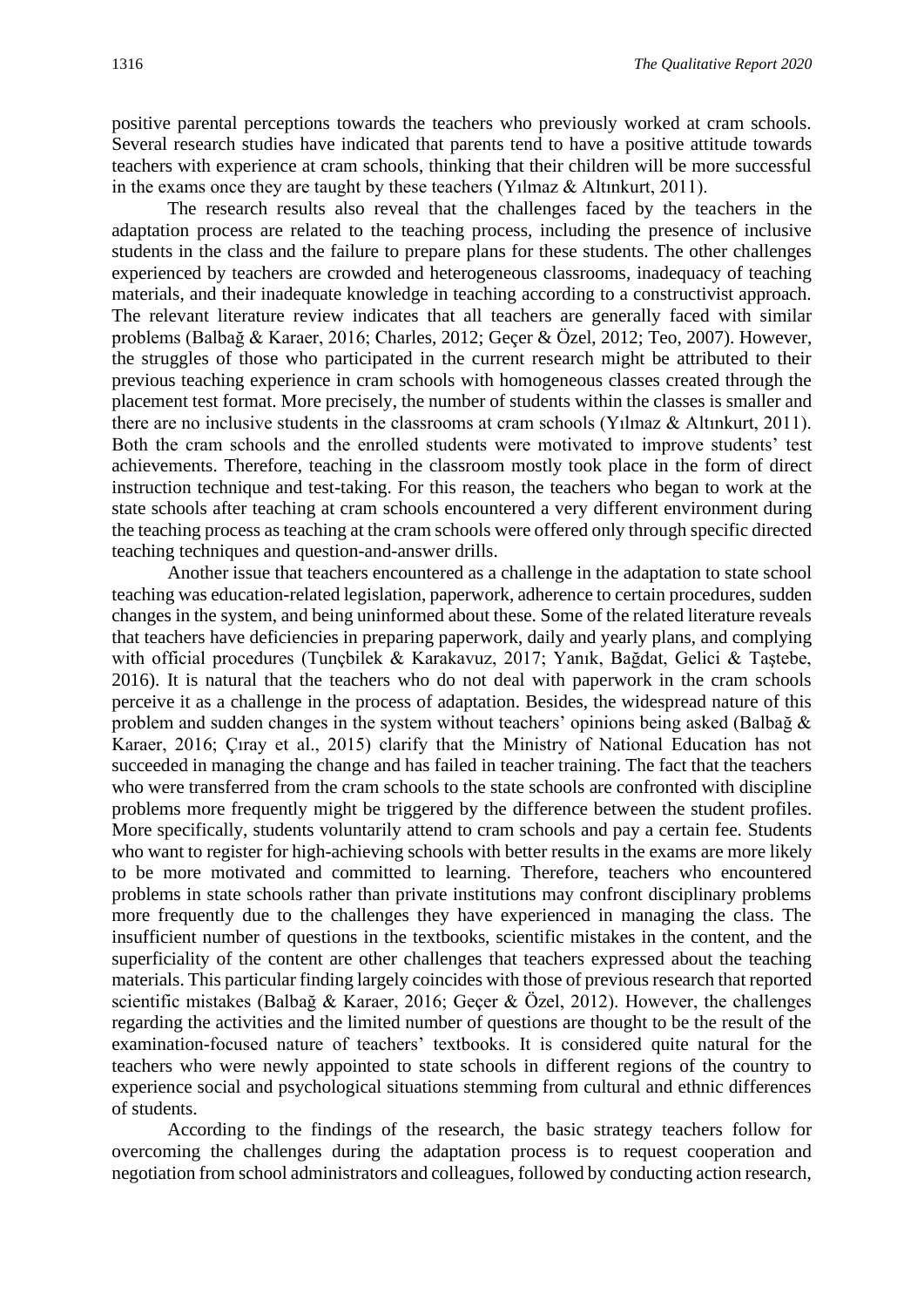interviewing students and parents, using technology, and ignoring these challenges, respectively. This finding is also in line with Bozak, Yıldırım, and Demirtaş (2011), who conclude that colleagues are the most important source of information for teachers. The scientific approach is to understand the reason in solving a problem and to gather information related to that particular solution. It is highly rational for teachers to exhibit behaviors in this direction and to take advantage of the opportunities offered by technology. However, taking it easy about the encountered problems and thinking that they are temporary are behaviors that could be evaluated as ignoring rather than solving them (Sevinç & Gizir, 2014).

As a result, this research has shown that professional love, interest in students, effective communication and self-confidence facilitate the teachers' adaptation to the new working environment. Job security, the improvement of financial and working conditions, and the sincerity and socially non-competitiveness of the school environment are the other factors that facilitate the adaptation of these career-changing teachers to the new working environment. The teachers in concern have difficulty in teaching processes, obeying legislation, and maintaining classroom management. Collegiality, conducting research and using technology have been reported as the main contributing factors in the process of adaptation. Based upon these research results, various recommendations have been developed.

- Enforcement measures may be taken in cases where teachers have difficulties in aspects such as diversification of teaching, legislation, lesson planning, and inclusive education; priority may be attached to the subjects that teachers need and practice-based training may be performed during the in-service training.
- Priority should be given to the assignment of teachers who worked at cram schools in the training courses of the Ministry in order to better evaluate their experience in terms of exam preparation and test-taking skills.
- The field expertise of teachers having worked at cram schools may be evaluated by assigning tasks in the commissions for reviewing and creating textbooks.
- The practice of mentoring may be arranged in order to consolidate the efforts of colleagues who are important sources of information for novice teachers, in order to faciliate the adaptation process and improve the effectiveness of the teaching process in a systematic way.

This particular research was limited to an investigation of six science teachers' views on the process of adapting to the state schools to which they were newly appointed in Turkey. Further studies could explore how other teachers are influenced in this process with a core focus on their adaptation to working with the newly appointed teachers. Likewise, future studies could be conducted on the adaptation process of other teachers who previously worked in other disciplines, such as engineering, nursing, banking and policing.

#### **References**

- Balbağ, M. Z., & Karaer, G. (2016). The opinions of the science teachers towards science teaching problems. *Journal of Research in Education and Teaching*, *5*(3), 1-11.
- Boran, A., Atalmış, H. E., & Sağır, E. (2015). Private tutoring center teachers and their working conditions. *Turkish Journal of Education TURJE*, *4*(4), 17-29.
- Bozak, A., Yıldırım, C., & Demirtaş, H. (2011). An alternative method for professional development of teachers: Peer observation. *Inonu University Journal of Education Faculty*, *12*(2), 65-84.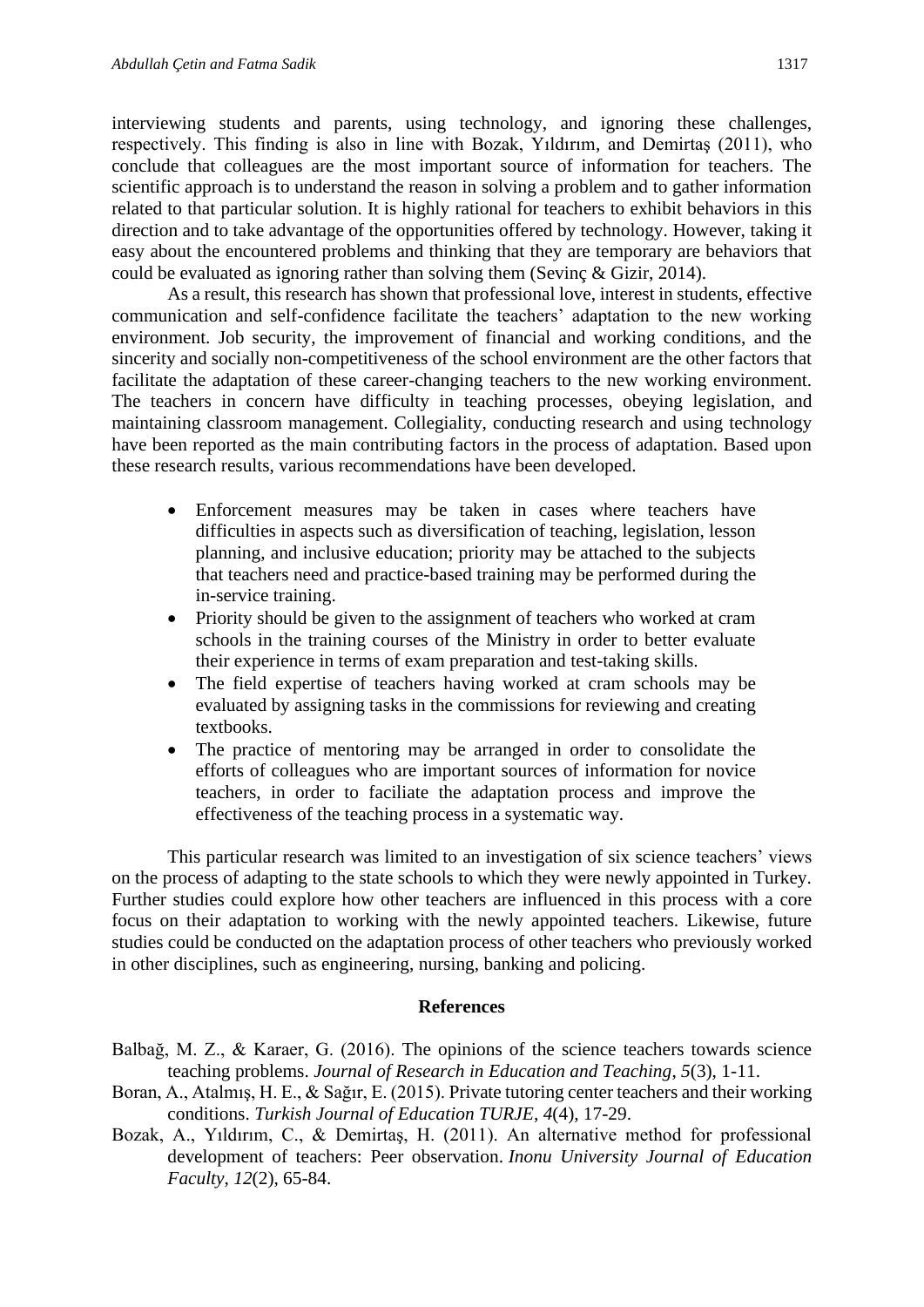- Bunchberger, F., Campos, B. P., Kallos, D., & Stephenson, J. (2000). Green paper on teacher education in Europe*. High Quality Teacher Education for High Quality Education and Training. Thematic Network on Teacher Education in Europe. TNTEE and the editors*. Fakultetsnämnden för lärarutbildning, Umeå universitet [Faculty Board for Teacher Education, Umeå University].<http://www.cep.edu.rs/sites/default/files/greenpaper.pdf>
- Caena, F. (2014). Teacher competence frameworks in Europe: Policy-as-discourse and policyas-practice. *Francesca European Journal of Education, 49*(3), 311-331. doi:10.1111/ejed.12088
- Canlı, S., Demirtaş, H., & Özer, N. (2015). School administrators' tendencies towards change. *Elementary Education Online, 14*(2), 634-646.
- Cemaloğlu, N., & Erdemoğlu-Şahin, D. (2007). A study of the teacher's burnout level according to various variables. *Kastamonu Journal of Education, 15*(2), 465-484.
- Çetin, A., & Yoğurtçu, M. (2015, October). Investigation in different variables by being identified the innovative tendencies of teachers about their professions. *The 3rd International Congress on Curriculum and Instruction.* Çukurova University, Adana, Turkey.
- Charles, B. A. (2012). Factors influencing teachers' adoption and integration of information and communication technology into teaching: A review of the literature. *International Journal of Education and Development Using Information and Communication Technology, 8*(1), 136-155.
- Çifçili, V. (2007). *The relationship between teacher qualification levels and professional satisfaction of the classroom teachers* (Unpublished doctoral dissertation). Istanbul University, Istanbul, Turkey.
- Çınar, İ. (2005). Change management in terms of human resources development. *Ege Journal of Education*, *6*(1), 81-93.
- Çıray, F., Küçükyılmaz, E. A., & Güven, M. (2015). The views of teachers about the curriculum of science revised for secondary schools. *Dicle University Ziya Gökalp Journal of Education Faculty*, *25*, 31-56.
- Creswell, J. W. (2016). *Qualitative research methods: Qualitative research and research design according to five approaches* (M. Tüm & S. B. Demir, Trans.) Ankara, Turkey: Political Bookstore.
- Dean, J. (1993). *Managing the secondary school*. London, UK: Routledge.
- Demirkasımoğlu, N. (2012). *The relationship between public and private primary schools classroom teachers' psychological contract perceptions and their level of compliance with the business environment* (Unpublished doctoral dissertation). Ankara University Institute of Educational Sciences, Ankara, Turkey.
- Emmer, E. T., & Stough, L. M. (2001). Classroom management: A critical part of educational psychology, with implications for teacher education*. Educational Psychologist, 36,*  103-112.
- Engin, G., & Çiçekli-Koç, G. (2014). Examining prospective teachers' attitudes towards teaching profession in terms of various variables (İstanbul Sabahattin Zaim Üniversity Sample). *Turkish Journal of Social Research, 18*(2), 153-167.
- Erdoğan, İ. (2015). *Change management in education* (4th ed.). Ankara, Turkey: Pegem Academy.
- European Commission. (2015). Science education for responsible citizenship. *Report to the European Commission of the Expert Group on Science Education.* [http://ec.europa.eu/research/swafs/pdf/pub\\_science\\_education/KI-NA-26-893-EN-](http://ec.europa.eu/research/swafs/pdf/pub_science_education/KI-NA-26-893-EN-N.pdf)[N.pdf](http://ec.europa.eu/research/swafs/pdf/pub_science_education/KI-NA-26-893-EN-N.pdf)
- Fullan, M. G. (2007). *The new meaning of educational change* (4<sup>th</sup> ed.). New York, NY: Teachers College Press.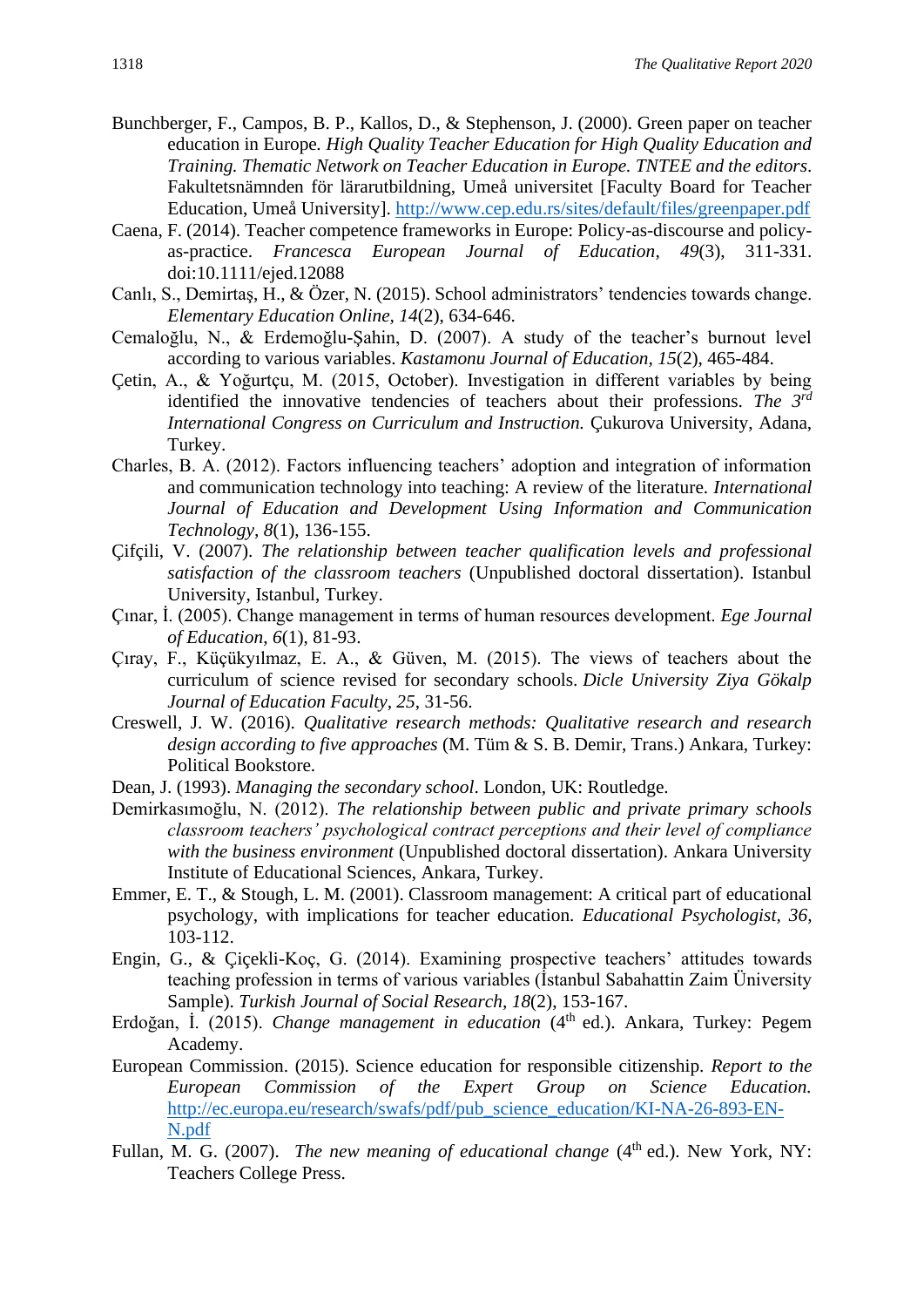- Geçer, A., & Özel, R. (2012). Elementary science and technology teachers' views on problems encountered in the instructional process. *Educational Sciences: Theory & Practice*, *12*(3), 1-26.
- Genç, S. Z., & Erayman M. Y (2007). Changing values and new education paradigm. *Journal of Social Sciences, 9*(1), 90-103.
- Gökçek, T. (2008). *Examination of the adaptation period of the 6th grade mathematics teachers to the new primary school curriculum* (Unpublished doctoral dissertation). Karadeniz Technical University, Trabzon, Turkey.
- Güçlü, N., Yılmaz, G., & Demirçelik, E. (2014). The opinions of administrators in provincial directorates of education on changes in Turkish education system. *Journal of Edıucational Sciences, 39*, 85-95. doi:10.15285/EBD.2014397399
- Guerriero, S. (2016). Pedagogical knowledge and the changing nature of the teaching profession. *OECD, Centre for Educational Research and Innovation*. <http://www.keepeek.com/Digital-Asset-Management/oecd/>
- Güneş, H., & Karaşah, Ş. (2016). The studies in science education from the past to the present and the importance of science education. *Journal of Research in Education and Training, 5*(3), 122-136.
- Helvacı, A. (2010). *Change management principle methods and processes in educational organizations* (2<sup>nd</sup> ed.). Ankara, Turkey: Nobel.
- Kardos, S. M., Johnson, S. M., Peske, H. G., Kauffman, D., & Liu, E. (2001). Counting on colleagues: New teachers encounter the professional cultures of their schools. *Educational Administration Quarterly*, *37*(2), 250-290.
- Kıroğlu, K. (2011). Teaching as a profession. In Ö. Demirel & Z. Kaya (Eds.), *Introduction to educational sciences* (pp. 345-370). Ankara, Turkey: Pegem Academy.
- Kola, J. (2013). Importance of science education to national development and problems militating against its development. *American Journal of Educational Research*, *1*(7), 225-229.
- Kondakçı, Y., Zayim, M., & Çalışkan, Ö. (2010). Investigating school administrators' readiness to change in relation to teaching level of the school, experiences of the administrators, and the size of the school. *İnönü University Journal of Education Faculty*, *11*(2), 155-175.
- Kurtuluş, N., & Çavdar, O. (2011). Teachers' and students' views toward the activities of the primary science and technology curriculum. *Necatibey Faculty of Education Electronic Journal of Science and Mathematics Education*, *5*(1), 1-23.
- Lincoln, Y. S., & Guba, E. G. (1985). *Naturalistic inquiry.* Beverly Hills, CA: Sage.
- Menon, M. E. (2012). Do beginning teachers receive adequate support from their headteachers? *Educational Management Administration & Leadership, 40*(2), 217-231.
- Merriam, S. B. (2013). *A guide to qualitative research design and practice* (S. Turan, Trans.). Ankara, Turkey: Nobel Academic.
- Miles, M. B., & Huberman, A. M. (1994). *Qualitative data analysis: An expanded sourcebook*   $(2<sup>nd</sup>$ ed.). Thousand Oaks, CA: Sage.
- Montgomery, B., & Way, L. W. (1995, December 1). *Lost and found voices in the process of curriculum change.* Paper presented at the Annual Meeting of the American Vocational Association Convention, Denver, Colorado, USA. (ERIC Document Reproduction Service No. ED397269).
- Mullins J. L. (2005). *Management and organisational behaviour* (7<sup>th</sup> ed.). London, UK: Pitman.
- National Board for Professional Teaching Standards. (2004). *The National Board for Professional Teaching Standards*. [www.nbpts.org/standards/five-props.html](http://www.nbpts.org/standards/five-props.html)
- National Council for Accreditation of Teacher Education. (2002). *Professional standards for*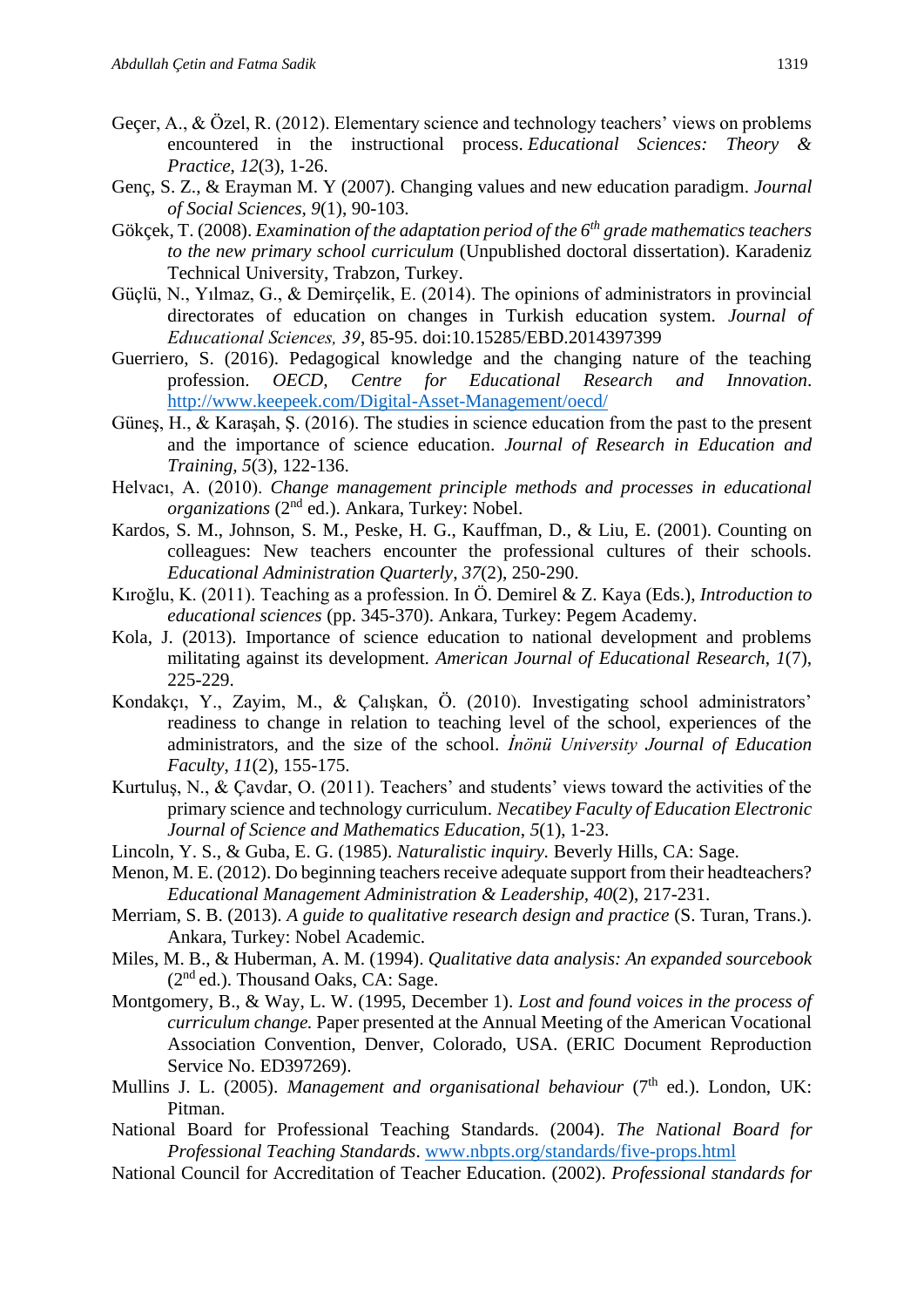*the accreditation of schools, colleges, and departments of education.* Washington, DC: University of Virginia.

- Olusegun, A. E. (2012). *The effects of teachers' skills on students' academic performance in selected secondary schools in Ijebu-Ode township.* Abuja, Nigeria: Ripple Concepts Educational Resources.
- Özoğlu, M. (2011). Private lessons: Facing the shadow education system. *Political, Economic and Social Research Foundation, 36,* 1-26.
- Patton, M. Q. (2014). *Qualitative research methods, qualitative research and research design according to five approaches* (M. Tüm & S. B. Demir, Trans.). Ankara, Turkey: Political Bookstore.
- Sarafidou, J. O., & Nikolaidis, D. I. (2009). School leadership and teachers' attitudes towards school change: The case of high schools in Greece. *International Journal of Learning, 16*(8), 431-440.
- Sevinç, S., & Gizir, C. A. (2014). Factors negatively affecting university adjustment from the views of first-year university students: The case of Mersin University. *Educational Sciences: Theory & Practice, 14*(4), 1285-1308.
- Sılverman, D. (2005). *Doing qualitative research: A practical handbook.* London, UK: Sage.
- Sökmen, A. (2007). Employees' perceptions about their managers in the organizational socialization process: An evaluation of lodging operations in Ankara. *Anatolia Journal of Tourism Research*, *16*(2), 170-182.
- Stake, R. E. (2005). Qualitative case studies. In N. K. Denzin & Y. S. Lincoln (Eds.), *The Sage handbook of qualitative research* (3<sup>rd</sup> ed., pp. 443-466). Thousand Oaks, CA: Sage.
- Taş, A. (2009). Evaluation of teachers' perceptions related to high school principals' behaviors about change management. *İnönü University Education Faculty, 10*(2), 1-18.
- Teo, T. (2007). Modelling technology acceptance in education: A study of pre-service teachers. *Computers & Education, 52*, 302-312.
- Toffler, A., & Toffler, H. (1996). *Creating a new civilization* (Z. Dicleli, Trans.). İstanbul, Turkey: İnkılap.
- Töremen, F. (2002). The obstacles and seasons of the change in educational organizations. *Fırat University Journal of Social Sciences*, *12*(1), 185-202.
- Tunçbilek, M. M., & Karakavuz, A. (2017). School administrators' thoughts on obligatory teacher relocation and relationship with school, teacher and legislations at ministry of national education in Turkey. *Journal of International Social Research*, *10*(49), 682- 692.
- Tuncer, P. (2011). Organizational change and leadership. *Journal of Court of Accounts*, *80,* 57- 83.
- Tuncer, P. (2013). Change resistance in the process of change management. *Ondokuz Mayıs University Journal of Education Faculty, 32*(1), 373-406.
- Uğraş, K. (2009). *Problems of history teachers working in private schools and solution proposal (Ankara provincial case)* (Unpublished master's thesis). Gazi University, Institute of Educational Sciences, Ankara, Turkey.
- Uğurlu, Z., Kıral, E., & Aksoy, İ. G. (2011). *Primary school administrators' opinions about organizational socialization strategies and tactics used by teachers in the socialization. International Conference on New Trends in Education and Their Implication (Iconte) Proceedings Book*.
- Ünsal, S., & Bağçeci, B. (2016). Teachers' views on professional image and influential factors. *Journal of Human Sciences, 13*(3), 3905-3926.
- Uyar, R. (2010). *Technological social change adaptation of class teachers and an application (Başakşehir district)* (Unpublished Master's Thesis). Beykent University Social Sciences Institute, İstanbul, Turkey.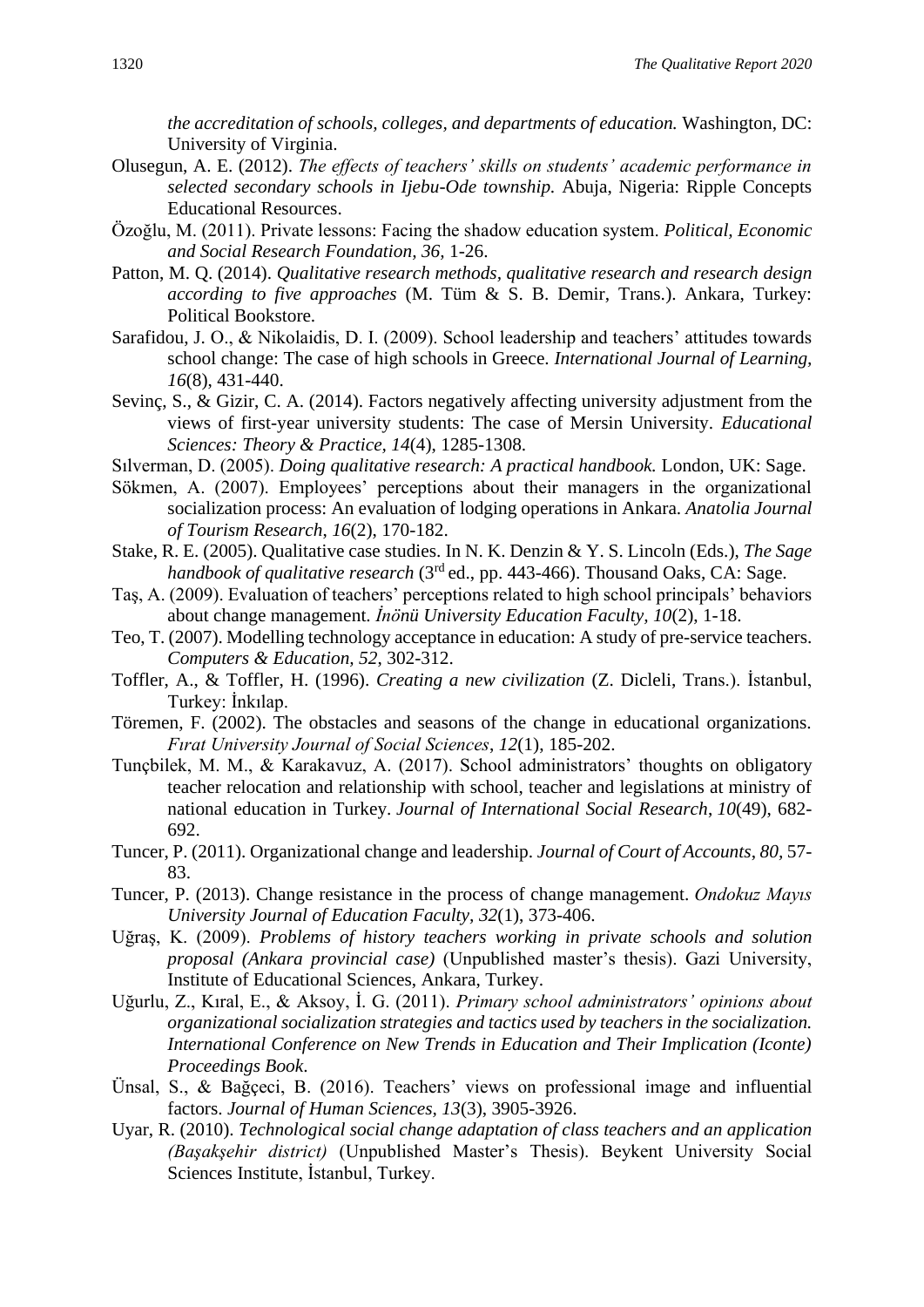- Wang, J., Odell, S. J., & Schwille, S. A. (2008). Effects of teacher induction on beginning teachers' teaching a critical review of the literature. *Journal of Teacher Education*, *59*(2), 132-152.
- Yalçın, İ., Seçkin, Z., & Demirel, Y (2009). A study on the effects of knowledge development on organızatıonal change. *Niğde University Journal of Faculty of Economics and Administrative Sciences*, *2*(1), 48-69.
- Yangın, S., & Sidekli, S. (2014). The change in the attitude of students towards science and technology course: A one-year follow-up*. Erzincan University Journal of Education Faculty, 16*(2), 121-140.
- Yanık, B. H., Bağdat, O., Gelici, Ö., & Taştepe, M. (2016). The challenges of school mathematics teachers. *Mustafa Kemal University Journal of Social Sciences Institute*, *13*(36), 130-152.
- Yılmaz, F., Soğukçeşme, G., Ayhan, N., Tuncay, S., Sancar, S., & Deniz, Y. M. (2014). Investigating pre-service elementary department teachers' professional innovation thoughts in terms of various variables. *Mustafa Kemal University Journal of Social Sciences Institute, 11*(27), 259-276.
- Yılmaz, K., & Altınkurt, Y. (2011). The views of new teachers at private teaching institutions about working conditions. *Educational Sciences: Theory & Practice*, *11*(2), 635-650.
- Yılmaz, K., & Tepebaş, F. (2011). The problems confronted in social studies education at elementary level: Novice social studies teachers' perspectives. *Çankırı Karatekin University Journal of Social Sciences Institute*, *2*(1), 157-177.
- Yin, K. R. (2004). Case study methods*.* In J. L. Green, G. Camilli, P. B. Elmore, A. S. Kaite, & E. Grace (Eds.), *Handbook of complementary methods for research in education* (pp. 111-122). Mahwah, NJ: Lawrence Erlbaum.
- Yurdakul, K. I. (2016). *Use of NVivo in qualitative data analysis*. Ankara, Turkey: Anı.

#### **Author Note**

Dr. Abdullah Çetin obtained his PhD in curriculum and instruction from Çukurova University. He currently works as an assistant professor in the Division of Curriculum and Instruction, Kahramanmaraş Sütçü İmam University, Turkey. He has published several articles and presented papers on teacher training, curriculum, science teaching and education of the gifted students. He has been lecturing graduate and undergraduate courses on these subjects for the last three years. Correspondence regarding this article can be addressed directly to [abdcetin46@gmail.com.](mailto:abdcetin46@gmail.com)

Dr. Fatma Sadik obtained her PhD in educational sciences from Çukurova University. She currently works as an associate professor in the Division of Curriculum and Instruction, Çukurova University, Turkey. She has published articles and book chapters on teacher training, curriculum and instruction, educational sciences, classroom management. She has been lecturing graduate and undergraduate courses on these subjects for more than two decades. Correspondence regarding this article can also be addressed directly to [fsadik@cu.edu.tr.](mailto:fsadik@cu.edu.tr)

This particular study has been generated from an unpublished doctoral dissertation entitled "A case study on primary school science teachers appointed to public schools from private teaching institutions" (Thesis Number 485620), submitted to Çukurova University, Turkey.

Copyright 2020: Abdullah Çetin, Fatma Sadik, and Nova Southeastern University.